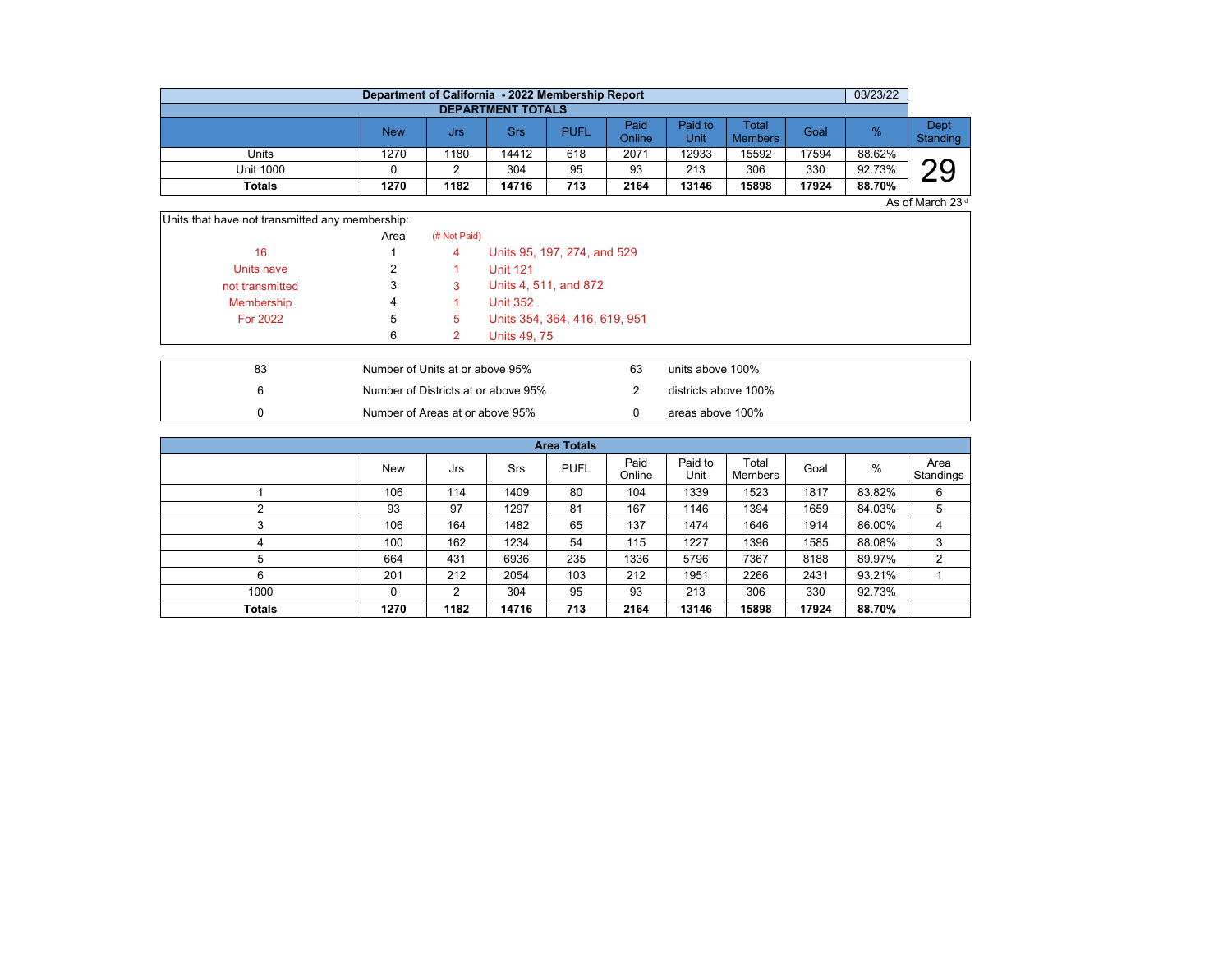| <b>District Totals</b>   |                 |                 |       |                 |                 |                 |                         |       |         |                       |  |
|--------------------------|-----------------|-----------------|-------|-----------------|-----------------|-----------------|-------------------------|-------|---------|-----------------------|--|
|                          | <b>New</b>      | Jrs             | Srs   | <b>PUFL</b>     | Paid<br>Online  | Paid to<br>Unit | Total<br><b>Members</b> | Goal  | $\%$    | District<br>Standings |  |
| 1                        | 20              | 6               | 85    | 5               | 5               | 81              | 91                      | 97    | 93.81%  | $\overline{7}$        |  |
| $\overline{2}$           | 25              | 11              | 208   | 10              | 19              | 190             | 219                     | 296   | 73.99%  | 28                    |  |
| 3                        | 0               | 0               | 15    | 3               | 2               | 10              | 15                      | 18    | 83.33%  | 19                    |  |
| $\overline{\mathcal{A}}$ | 11              | 29              | 207   | 6               | 10              | 220             | 236                     | 312   | 75.64%  | 26                    |  |
| 5                        | $\overline{16}$ | $\overline{11}$ | 316   | $\overline{26}$ | $\overline{25}$ | 276             | 327                     | 407   | 80.34%  | 25                    |  |
| 6                        | $\overline{21}$ | 50              | 352   | 16              | 28              | 358             | 402                     | 406   | 99.01%  | 3                     |  |
| $\overline{7}$           | $\overline{13}$ | $\overline{7}$  | 226   | 14              | 15              | 204             | 233                     | 281   | 82.92%  | $\overline{21}$       |  |
| 8                        | $\overline{2}$  | 3               | 19    | 3               | $\mathbf{1}$    | 18              | $\overline{22}$         | 30    | 73.33%  | 29                    |  |
| 9                        | $\mathbf{1}$    | 6               | 55    | 8               | 3               | 50              | 61                      | 86    | 70.93%  | 30                    |  |
| 10                       | 3               | 5               | 60    | 6               | 0               | 59              | 65                      | 79    | 82.28%  | 22                    |  |
| 11                       | 22              | 28              | 326   | 19              | 34              | 301             | 354                     | 411   | 86.13%  | 14                    |  |
| 12                       | 19              | 34              | 244   | $\overline{7}$  | 20              | 251             | 278                     | 341   | 81.52%  | 24                    |  |
| 13                       | 19              | 27              | 252   | 27              | 16              | 236             | 279                     | 323   | 86.38%  | 13                    |  |
| 14                       | $\overline{13}$ | 51              | 285   | 15              | $\overline{31}$ | 320             | 336                     | 451   | 74.50%  | 27                    |  |
| $\overline{15}$          | $\overline{34}$ | 33              | 330   | 15              | 24              | 324             | 363                     | 367   | 98.91%  | 4                     |  |
| 16                       | 111             | 61              | 911   | 16              | 75              | 881             | 972                     | 988   | 98.38%  | 5                     |  |
| 17                       | 13              | 32              | 108   | $\mathbf 0$     | $\overline{2}$  | 138             | 140                     | 131   | 106.87% | 2                     |  |
| 18                       | 30              | 93              | 484   | 41              | 60              | 476             | 577                     | 706   | 81.73%  | 23                    |  |
| 19                       | 72              | 54              | 766   | 43              | 93              | 684             | 820                     | 979   | 83.76%  | 17                    |  |
| 20                       | 24              | 20              | 336   | 23              | 37              | 296             | 356                     | 403   | 88.34%  | 11                    |  |
| 21                       | 182             | 110             | 1250  | 36              | 183             | 1141            | 1360                    | 1494  | 91.03%  | 10                    |  |
| 22                       | 71              | 74              | 1181  | 111             | 156             | 988             | 1255                    | 1503  | 83.50%  | 18                    |  |
| 23                       | 15              | 76              | 360   | 11              | 20              | 405             | 436                     | 475   | 91.79%  | 8                     |  |
| 24                       | 36              | 38              | 323   | 23              | 40              | 298             | 361                     | 334   | 108.08% | $\mathbf{1}$          |  |
| 25                       | 143             | 127             | 1473  | 48              | 133             | 1419            | 1600                    | 1866  | 85.74%  | 15                    |  |
| 26                       | 36              | 10              | 303   | 12              | 43              | 258             | 313                     | 356   | 87.92%  | 12                    |  |
| 27                       | 18              | 18              | 297   | 9               | 28              | 278             | 315                     | 344   | 91.57%  | 9                     |  |
| 28                       | 32              | 46              | 608   | 25              | 104             | 525             | 654                     | 785   | 83.31%  | 20                    |  |
| 29                       | 249             | 79              | 2817  | 31              | 829             | 2036            | 2896                    | 3020  | 95.89%  | 6                     |  |
| 30                       | 19              | 41              | 215   | 9               | 35              | 212             | 256                     | 305   | 83.93%  | 16                    |  |
| 1000                     | $\Omega$        | $\overline{2}$  | 304   | 95              | 93              | 213             | 306                     | 330   | 92.73%  |                       |  |
| <b>Totals</b>            | 1270            | 1182            | 14716 | 713             | 2164            | 13146           | 15898                   | 17924 | 88.70%  |                       |  |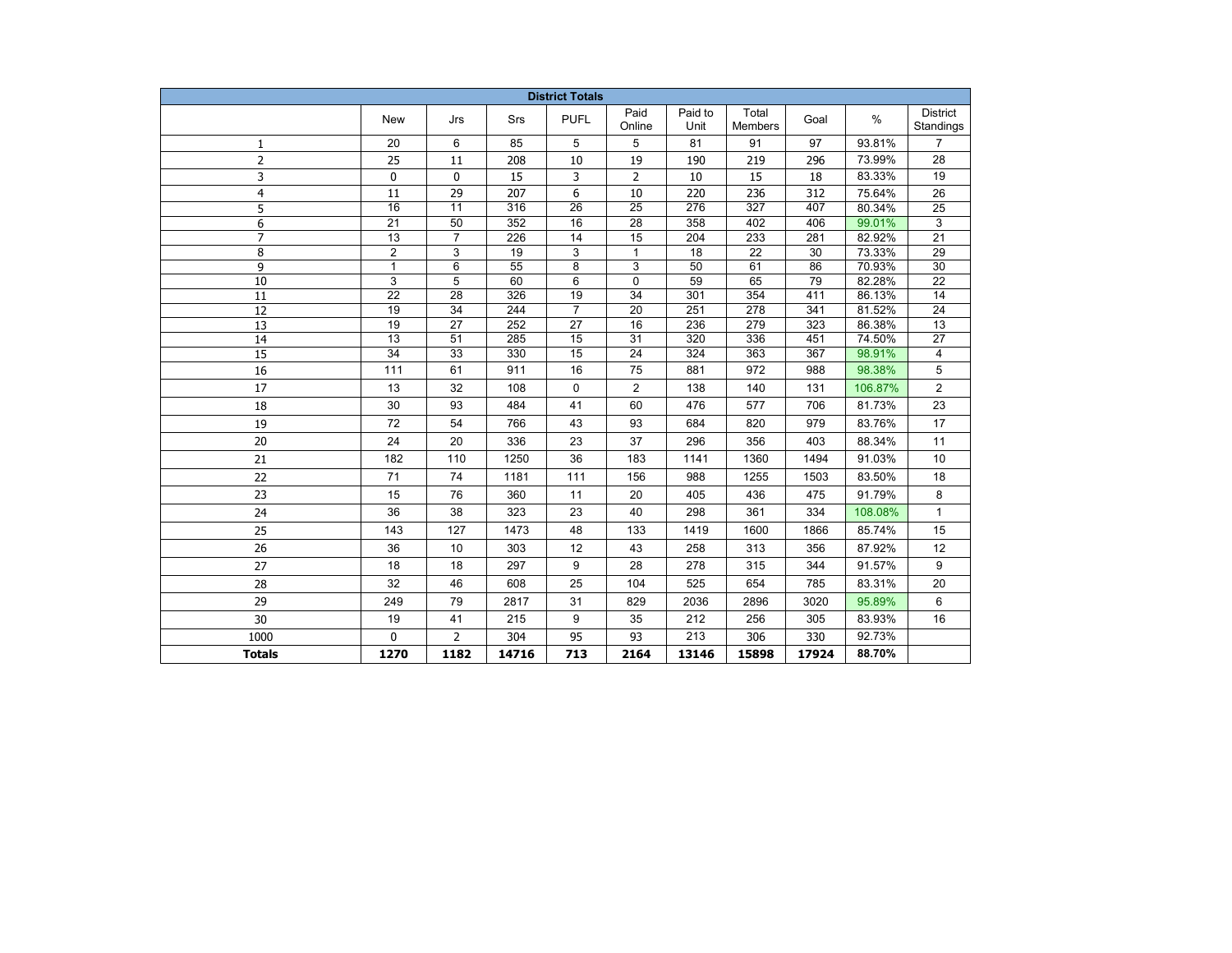| District 1 (Area 1)                                           |                                                                                                                                                         |    |   |    |   |   |                |    |    |         |   |  |  |  |
|---------------------------------------------------------------|---------------------------------------------------------------------------------------------------------------------------------------------------------|----|---|----|---|---|----------------|----|----|---------|---|--|--|--|
| 03/23/22<br>Department of California - 2022 Membership Report |                                                                                                                                                         |    |   |    |   |   |                |    |    |         |   |  |  |  |
| Unit #                                                        | Paid<br>Paid to<br>Total<br>$\%$<br><b>PUFL</b><br>Goal<br>Unit Name<br><b>New</b><br><b>Srs</b><br>Jrs<br>Online<br>Unit<br>Standing<br><b>Members</b> |    |   |    |   |   |                |    |    |         |   |  |  |  |
| 96                                                            | Seguoia                                                                                                                                                 | Δ  |   | 30 |   | 0 | 27             | 32 | 32 | 100.00% | 2 |  |  |  |
| 205                                                           | <b>Walker Bailey</b>                                                                                                                                    | 16 | 4 | 31 |   | 0 | 35             | 35 | 20 | 175.00% |   |  |  |  |
| 274                                                           | Arcata                                                                                                                                                  | 0  | 0 |    |   |   | $\overline{0}$ |    | 11 | 45.45%  | 4 |  |  |  |
| 415                                                           | Hoopa                                                                                                                                                   | 0  | 0 | 19 |   | 0 | 19             | 19 | 23 | 82.61%  | 3 |  |  |  |
| 529                                                           | $\overline{0}$<br>$0.00\%$<br>Hopland<br>5<br>0<br>$\mathbf{0}$<br>11<br>n<br>0                                                                         |    |   |    |   |   |                |    |    |         |   |  |  |  |
| <b>Total</b>                                                  |                                                                                                                                                         | 20 | 6 | 85 | 5 | 5 | 81             | 91 | 97 | 93.81%  |   |  |  |  |

| District 2 (Area 1) |                                                                                                                                                          |    |    |     |    |    |                |     |     |        |   |  |  |  |
|---------------------|----------------------------------------------------------------------------------------------------------------------------------------------------------|----|----|-----|----|----|----------------|-----|-----|--------|---|--|--|--|
|                     | 03/23/22<br>Department of California - 2022 Membership Report                                                                                            |    |    |     |    |    |                |     |     |        |   |  |  |  |
| Unit #              | Paid<br>Paid to<br>Unit<br>Total<br>$\%$<br><b>PUFL</b><br><b>New</b><br>Unit Name<br><b>Srs</b><br>Goal<br>Jrs<br>Online<br>Unit<br>Standing<br>Members |    |    |     |    |    |                |     |     |        |   |  |  |  |
| 92                  | Cheula                                                                                                                                                   |    |    | 62  | 4  |    | 58             | 67  | 80  | 83.75% | 3 |  |  |  |
| 197                 | Shasta                                                                                                                                                   |    | 0  | 9   | 4  |    | $\overline{0}$ | 9   | 49  | 18.37% |   |  |  |  |
| 369                 | Willis Hollenbeak                                                                                                                                        |    | 0  | 13  | 0  |    | 12             | 13  | 15  | 86.67% | ົ |  |  |  |
| 720                 | Shasta Dam                                                                                                                                               | 8  |    | 60  |    | っ  | 60             | 65  | 72  | 90.28% |   |  |  |  |
| 746                 | Glen L Wilson Sr- Seawolf                                                                                                                                | 10 |    | 64  |    | 5  | 60             | 65  | 80  | 81.25% | 4 |  |  |  |
| <b>Total</b>        |                                                                                                                                                          | 25 | 11 | 208 | 10 | 19 | 190            | 219 | 296 | 73.99% |   |  |  |  |

|              | District 3 (Area 1)                                                                                                               |  |  |    |  |   |    |    |    |        |                  |  |  |
|--------------|-----------------------------------------------------------------------------------------------------------------------------------|--|--|----|--|---|----|----|----|--------|------------------|--|--|
|              | 03/23/22<br>Department of California - 2020 Membership Report                                                                     |  |  |    |  |   |    |    |    |        |                  |  |  |
| Unit#        | Paid<br>Paid to<br>Total<br>%<br><b>PUFL</b><br><b>New</b><br>Unit Name<br>Goal<br>Srs<br>Jrs<br>Online<br>Unit<br><b>Members</b> |  |  |    |  |   |    |    |    |        | Unit<br>Standing |  |  |
| 204          | <b>Thomas Tucker</b>                                                                                                              |  |  | 15 |  | - | 10 | 15 | 18 | 83.33% |                  |  |  |
| <b>Total</b> | 15<br>10<br>18<br>15<br>83.33%<br>0                                                                                               |  |  |    |  |   |    |    |    |        |                  |  |  |

|              |                     |                                                   |              | District 4 (Area 1) |                |                |                 |                  |      |          |                  |
|--------------|---------------------|---------------------------------------------------|--------------|---------------------|----------------|----------------|-----------------|------------------|------|----------|------------------|
|              |                     | Department of California - 2020 Membership Report |              |                     |                |                |                 |                  |      |          | 03/23/22         |
| Unit #       | <b>Unit Name</b>    | <b>New</b>                                        | Jrs          | Srs                 | <b>PUFL</b>    | Paid<br>Online | Paid to<br>Unit | Total<br>Members | Goal | $\%$     | Unit<br>Standing |
| 42           | Yuba-Sutter         | $\mathbf{0}$                                      |              | 16                  | $\overline{2}$ |                | 14              | 17               | 18   | 94.44%   |                  |
| 45           | Raisner             | $\mathbf{0}$                                      | 0            | 15                  | 0              | $\mathbf{0}$   | 15              | 15               | 18   | 83.33%   | 6                |
| 95           | Oroville            | $\mathbf{0}$                                      | 0            | $\mathbf{0}$        | $\mathbf{0}$   | $\mathbf{0}$   | $\overline{0}$  | $\mathbf{0}$     | 26   | $0.00\%$ | 9                |
| 98           | Jefferson L Winn    | $\Omega$                                          | 9            | 14                  | 0              | 0              | 23              | 23               | 26   | 88.46%   | 3                |
| 167          | Mount Lassen        | 3                                                 | 6            | 24                  |                |                | 28              | 30               | 33   | 90.91%   | $\overline{2}$   |
| 210          | South Butte         |                                                   |              | 13                  | $\mathbf{0}$   | 0              | 14              | 14               | 16   | 87.50%   | 5                |
| 218          | Vernon Jewel Danley |                                                   | 10           | 77                  | $\Omega$       | 4              | 83              | 87               | 99   | 87.88%   | 4                |
| 673          | Durham              | $\mathbf{0}$                                      | $\mathbf{0}$ | 14                  | 0              |                | 13              | 14               | 18   | 77.78%   | 7                |
| 807          | Linda               |                                                   | 2            | 34                  | 3              | 3              | 30              | 36               | 58   | 62.07%   | 8                |
| <b>Total</b> |                     | 11                                                | 29           | 207                 | 6              | 10             | 220             | 236              | 312  | 75.64%   |                  |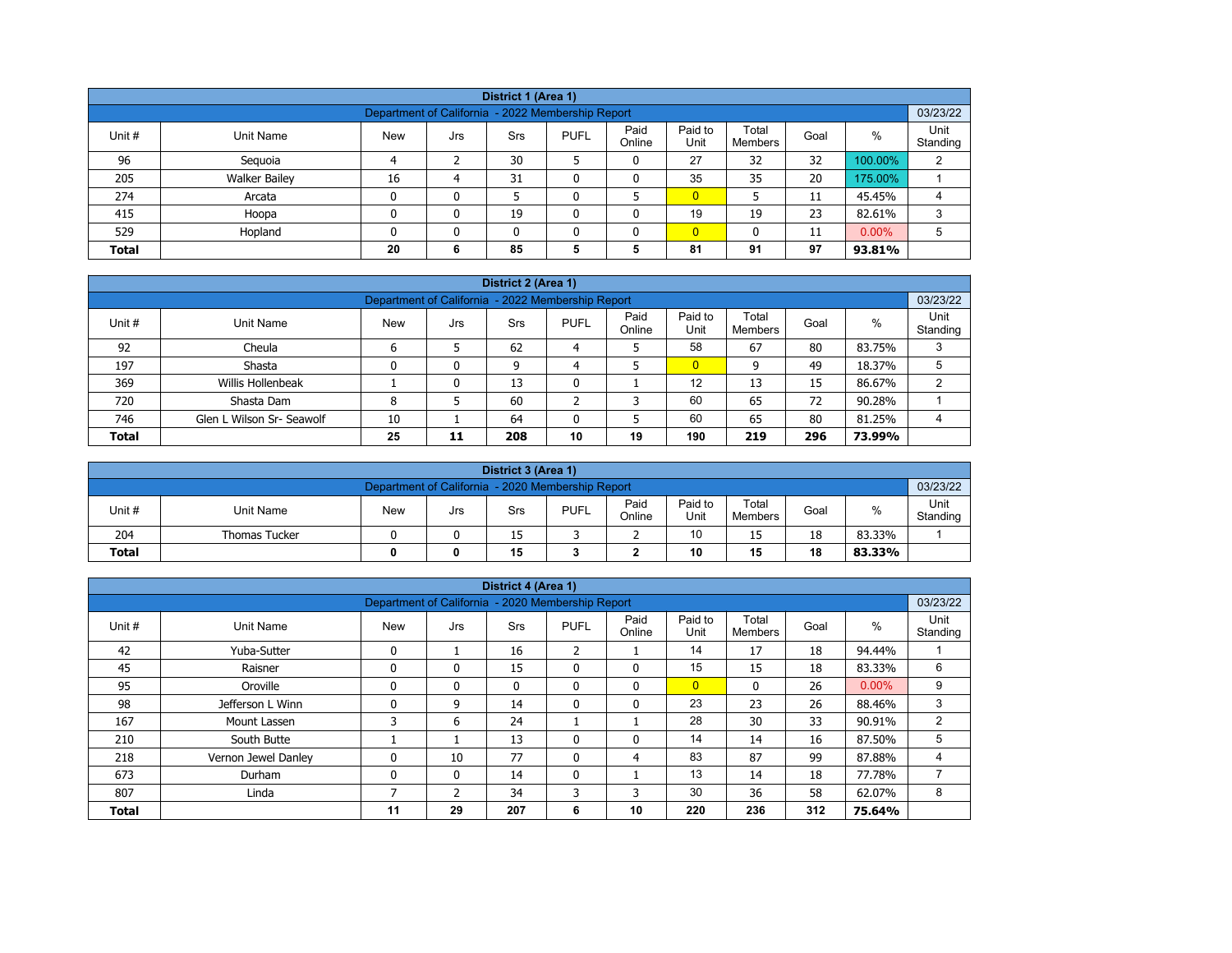|        |                           |                                                   |              | District 5 (Area 1) |              |                |                 |                         |      |         |                  |
|--------|---------------------------|---------------------------------------------------|--------------|---------------------|--------------|----------------|-----------------|-------------------------|------|---------|------------------|
|        |                           | Department of California - 2020 Membership Report |              |                     |              |                |                 |                         |      |         | 03/23/22         |
| Unit # | Unit Name                 | <b>New</b>                                        | Jrs          | Srs                 | <b>PUFL</b>  | Paid<br>Online | Paid to<br>Unit | Total<br><b>Members</b> | Goal | $\%$    | Unit<br>Standing |
| 21     | <b>Theodore Roosevelt</b> | $\Omega$                                          | $\mathbf{0}$ | 15                  | 3            |                | 11              | 15                      | 63   | 23.81%  | 13               |
| 101    | Benicia                   | 2                                                 | 0            | 16                  | 3            | $\overline{2}$ | 11              | 16                      | 10   | 160.00% |                  |
| 111    | Sotoyome                  |                                                   | $\mathbf{0}$ | 40                  | 3            | 3              | 34              | 40                      | 43   | 93.02%  | 5                |
| 165    | Rago-Christopher          | 0                                                 | 0            | 20                  |              | 4              | 15              | 20                      | 23   | 86.96%  | 9                |
| 178    | Rio Vista                 | $\mathbf{0}$                                      | $\mathbf{0}$ | 15                  | $\mathbf{0}$ | 2              | 13              | 15                      | 14   | 107.14% | 3                |
| 179    | San Anselmo               | $\overline{2}$                                    | $\mathbf{0}$ | 21                  | 0            | 3              | 18              | 21                      | 22   | 95.45%  | 4                |
| 194    | Tredway                   | 3                                                 | 0            | 16                  | 2            | $\mathbf 0$    | 14              | 16                      | 10   | 160.00% | 0                |
| 199    | Saint Helena              |                                                   | 3            | 30                  | $\mathbf{0}$ | 3              | 30              | 33                      | 36   | 91.67%  | 6                |
| 208    | Dixon                     | 2                                                 | $\mathbf{0}$ | 22                  | $\mathbf{0}$ | ÷.             | 21              | 22                      | 34   | 64.71%  | 11               |
| 293    | William Russell Ledford   | 0                                                 | 7            | 29                  | 6            | 0              | 30              | 36                      | 40   | 90.00%  | $\overline{7}$   |
| 437    | Konocti                   | 2                                                 | $\mathbf{0}$ | 38                  | 2            | 5              | 31              | 38                      | 54   | 70.37%  | 10               |
| 550    | Mare Island Navy Yard     | 3                                                 | $\mathbf{0}$ | 43                  | 3            |                | 39              | 43                      | 48   | 89.58%  | 8                |
| Total  |                           | 16                                                | 11           | 316                 | 26           | 25             | 276             | 327                     | 407  | 80.34%  |                  |

|              | District 6 (Area 1) |                                                   |     |            |              |                |                 |                         |      |         |                  |  |  |
|--------------|---------------------|---------------------------------------------------|-----|------------|--------------|----------------|-----------------|-------------------------|------|---------|------------------|--|--|
|              |                     | Department of California - 2020 Membership Report |     |            |              |                |                 |                         |      |         | 03/23/22         |  |  |
| Unit #       | Unit Name           | <b>New</b>                                        | Jrs | <b>Srs</b> | <b>PUFL</b>  | Paid<br>Online | Paid to<br>Unit | Total<br><b>Members</b> | Goal | %       | Unit<br>Standing |  |  |
| 77           | Yolo                |                                                   | 6   | 32         | 0            |                | 36              | 38                      | 37   | 102.70% | 3                |  |  |
| 233          | Laguna Elk Grove    |                                                   | 16  | 56         |              | 15             | 56              | 72                      | 74   | 97.30%  | 4                |  |  |
| 383          | Fair Oaks           |                                                   | 11  | 51         |              |                | 59              | 62                      | 57   | 108.77% |                  |  |  |
| 521          | Haggin-Grant        | 13                                                | 14  | 146        | $\mathbf{0}$ |                | 153             | 160                     | 148  | 108.11% | $\overline{2}$   |  |  |
| 604          | Magellan            | 0                                                 | 0   | 27         | 10           |                | 16              | 27                      | 33   | 81.82%  | 5                |  |  |
| 832          | Charles Eggen       |                                                   | 3   | 40         | 4            |                | 38              | 43                      | 57   | 75.44%  | 6                |  |  |
| <b>Total</b> |                     | 21                                                | 50  | 352        | 16           | 28             | 358             | 402                     | 406  | 99.01%  |                  |  |  |

|              |                                                                               |                                                   |     | District 7 (Area 1) |             |                |                 |                  |      |         |                  |
|--------------|-------------------------------------------------------------------------------|---------------------------------------------------|-----|---------------------|-------------|----------------|-----------------|------------------|------|---------|------------------|
|              |                                                                               | Department of California - 2020 Membership Report |     |                     |             |                |                 |                  |      |         | 03/23/22         |
| Unit #       | Unit Name                                                                     | <b>New</b>                                        | Jrs | Srs                 | <b>PUFL</b> | Paid<br>Online | Paid to<br>Unit | Total<br>Members | Goal | $\%$    | Unit<br>Standing |
| 119          | EL Dorado                                                                     |                                                   | 0   | 31                  | 4           | 4              | 23              | 31               | 37   | 83.78%  | 4                |
| 130          | Frank Gallino                                                                 |                                                   |     | 36                  |             |                | 36              | 38               | 48   | 79.17%  |                  |
| 169          | Alyn W Butler                                                                 |                                                   |     | 52                  |             |                | 47              | 54               | 61   | 88.52%  |                  |
| 264          | James E Fowler                                                                |                                                   | 0   | 11                  | 0           |                | 10              | 11               | 10   | 110.00% |                  |
| 587          | Warren Mckeon                                                                 |                                                   | 3   | 65                  | 4           | 4              | 60              | 68               | 77   | 88.31%  | 3                |
| 795          | 28<br>48<br>Stella Van Dyke Johnson<br>31<br>31<br>0<br>0<br>3<br>64.58%<br>6 |                                                   |     |                     |             |                |                 |                  |      |         |                  |
| <b>Total</b> |                                                                               | 13                                                |     | 226                 | 14          | 15             | 204             | 233              | 281  | 82.92%  |                  |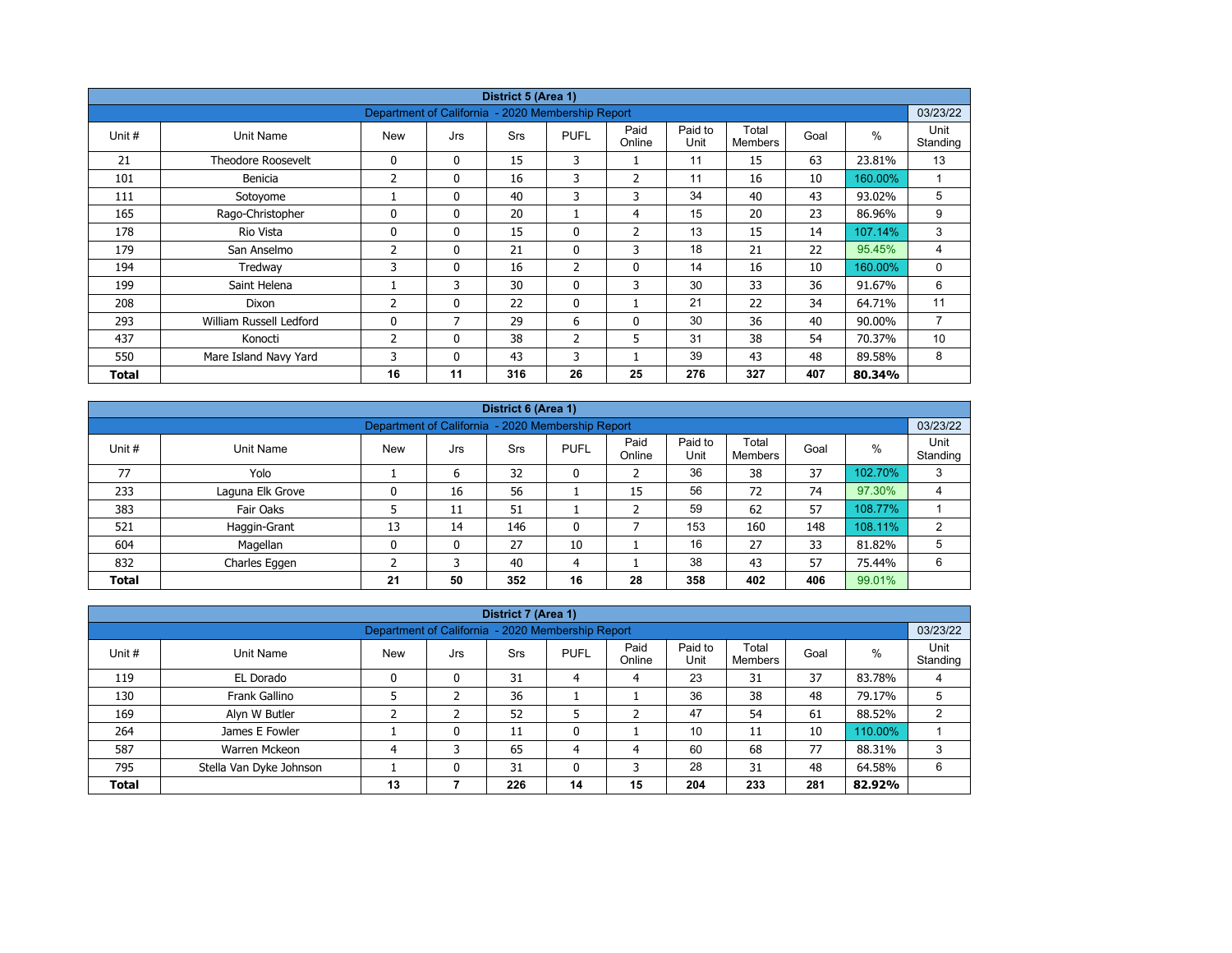| District 8 (Area 2)                                                                                                                                     |                                                               |  |  |    |  |  |    |    |    |        |  |  |  |  |
|---------------------------------------------------------------------------------------------------------------------------------------------------------|---------------------------------------------------------------|--|--|----|--|--|----|----|----|--------|--|--|--|--|
|                                                                                                                                                         | 03/23/22<br>Department of California - 2022 Membership Report |  |  |    |  |  |    |    |    |        |  |  |  |  |
| Paid<br>Paid to<br>Total<br><b>PUFL</b><br>%<br>Unit #<br>Unit Name<br><b>New</b><br>Goal<br>Srs<br>Jrs<br>Unit<br>Online<br>Standing<br><b>Members</b> |                                                               |  |  |    |  |  |    |    |    |        |  |  |  |  |
|                                                                                                                                                         | San Francisco                                                 |  |  | 19 |  |  | 18 | 22 | 30 | 73.33% |  |  |  |  |
| <b>Total</b>                                                                                                                                            | 22<br>30<br>19<br>18<br>73.33%                                |  |  |    |  |  |    |    |    |        |  |  |  |  |

| District 9 (Area 2)                                                                                                                             |              |  |  |    |  |  |    |    |    |        |   |  |  |
|-------------------------------------------------------------------------------------------------------------------------------------------------|--------------|--|--|----|--|--|----|----|----|--------|---|--|--|
| 03/23/22<br>Department of California - 2022 Membership Report                                                                                   |              |  |  |    |  |  |    |    |    |        |   |  |  |
| Paid<br>Paid to<br>Total<br>Unit#<br><b>PUFL</b><br>%<br><b>New</b><br>Unit Name<br>Goal<br>Srs<br>Jrs<br>Standing<br>Online<br>Unit<br>Members |              |  |  |    |  |  |    |    |    |        |   |  |  |
| 161                                                                                                                                             | Harding-Hola |  |  | 35 |  |  | 34 | 40 | 43 | 93.02% |   |  |  |
| 202                                                                                                                                             | Rov Frerichs |  |  | 20 |  |  | 16 | 21 | 43 | 48.84% | ົ |  |  |
| 50<br>86<br>55<br>61<br>70.93%<br><b>Total</b><br>6<br>8                                                                                        |              |  |  |    |  |  |    |    |    |        |   |  |  |

| District 10 (Area 2)                                                                                                                                |                                               |  |  |    |  |  |    |    |    |        |        |  |  |  |
|-----------------------------------------------------------------------------------------------------------------------------------------------------|-----------------------------------------------|--|--|----|--|--|----|----|----|--------|--------|--|--|--|
| 03/23/22<br>Department of California - 2022 Membership Report                                                                                       |                                               |  |  |    |  |  |    |    |    |        |        |  |  |  |
| Paid<br>Paid to<br>Total<br>$\%$<br>Unit #<br><b>PUFL</b><br>Unit Name<br><b>New</b><br>Goal<br>Srs<br>Jrs<br>Online<br>Standing<br>Unit<br>Members |                                               |  |  |    |  |  |    |    |    |        |        |  |  |  |
| 68                                                                                                                                                  | Havward                                       |  |  | 21 |  |  | 21 | 23 | 32 | 71.88% | $\sim$ |  |  |  |
| 117                                                                                                                                                 | 38<br>39<br>47<br>42<br>89.36%<br>San Leandro |  |  |    |  |  |    |    |    |        |        |  |  |  |
| 59<br>79<br><b>Total</b><br>60<br>65<br>82.28%                                                                                                      |                                               |  |  |    |  |  |    |    |    |        |        |  |  |  |

|              |                                                                                                                                                               |    |    | District 11 (Area 3) |              |    |     |     |     |         |   |  |  |  |  |
|--------------|---------------------------------------------------------------------------------------------------------------------------------------------------------------|----|----|----------------------|--------------|----|-----|-----|-----|---------|---|--|--|--|--|
|              | 03/23/22<br>Department of California - 2022 Membership Report                                                                                                 |    |    |                      |              |    |     |     |     |         |   |  |  |  |  |
| Unit #       | Paid<br>Paid to<br>Total<br>Unit<br>$\%$<br><b>New</b><br><b>PUFL</b><br>Goal<br>Unit Name<br><b>Srs</b><br>Jrs<br>Unit<br>Online<br>Standing<br>Members<br>C |    |    |                      |              |    |     |     |     |         |   |  |  |  |  |
| 16           | Karl Ross                                                                                                                                                     |    |    | 64                   | 10           | 10 | 49  | 69  | 89  | 77.53%  | 5 |  |  |  |  |
| 22           | Lodi                                                                                                                                                          | 0  | 0  | 33                   | h<br>∠       | 5  | 26  | 33  | 40  | 82.50%  | 3 |  |  |  |  |
| 108          | Amador                                                                                                                                                        | 16 | 3  | 84                   |              |    | 79  | 87  | 69  | 126.09% |   |  |  |  |  |
| 190          | <b>Clinton Mccausland</b>                                                                                                                                     |    |    | 20                   | 3            |    | 18  | 22  | 27  | 81.48%  |   |  |  |  |  |
| 249          | Mcfall-Grisham                                                                                                                                                |    | 9  | 38                   | C.<br>∠      | 8  | 37  | 47  | 64  | 73.44%  | 6 |  |  |  |  |
| 376          | Calaveras                                                                                                                                                     |    | 9  | 55                   | $\mathbf{0}$ | 3  | 61  | 64  | 75  | 85.33%  | 2 |  |  |  |  |
| 803          | 32<br>31<br>47<br>32<br>68.09%<br>Ed Stewart<br>$\mathbf{0}$<br>0<br>0                                                                                        |    |    |                      |              |    |     |     |     |         |   |  |  |  |  |
| <b>Total</b> |                                                                                                                                                               | 22 | 28 | 326                  | 19           | 34 | 301 | 354 | 411 | 86.13%  |   |  |  |  |  |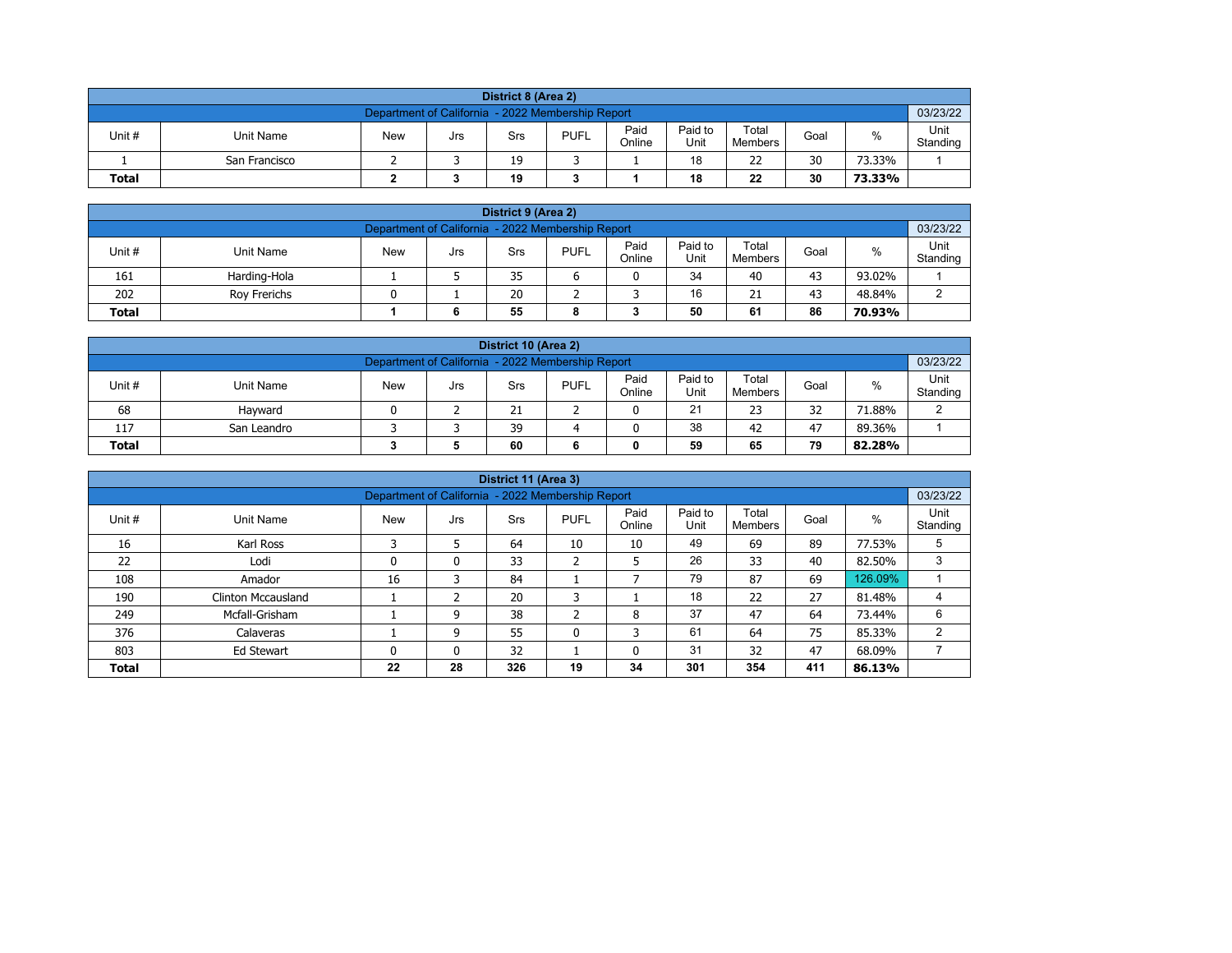| District 12 (Area 3) |                   |                                                   |              |            |                |                |                 |                         |      |          |                  |  |  |
|----------------------|-------------------|---------------------------------------------------|--------------|------------|----------------|----------------|-----------------|-------------------------|------|----------|------------------|--|--|
|                      |                   |                                                   |              |            |                |                |                 |                         |      |          |                  |  |  |
|                      |                   | Department of California - 2022 Membership Report |              |            |                |                |                 |                         |      |          | 03/23/22         |  |  |
| Unit #               | Unit Name         | <b>New</b>                                        | Jrs          | <b>Srs</b> | <b>PUFL</b>    | Paid<br>Online | Paid to<br>Unit | Total<br><b>Members</b> | Goal | %        | Unit<br>Standing |  |  |
| 74                   | Modesto           |                                                   | 0            | 28         | $\overline{2}$ | 5              | 21              | 28                      | 39   | 71.79%   | 6                |  |  |
| 83                   | Merced            | 4                                                 | 16           | 80         | $\overline{2}$ | 8              | 86              | 96                      | 120  | 80.00%   | 2                |  |  |
| 166                  | James V Pernetti  | 13                                                | 10           | 76         | $\mathbf{0}$   | $\overline{2}$ | 84              | 86                      | 72   | 119.44%  |                  |  |  |
| 168                  | Elijah B Hayes    | 0                                                 | 5            | 19         |                |                | 22              | 24                      | 31   | 77.42%   | 4                |  |  |
| 240                  | Manuel M Lopes    |                                                   | $\mathbf{0}$ | 21         | 0              | 3              | 18              | 21                      | 28   | 75.00%   | 5                |  |  |
| 491                  | Ceres             | 0                                                 | 3            | 9          | $\overline{2}$ | 0              | 10              | 12                      | 18   | 66.67%   |                  |  |  |
| 567                  | Mariposa          | 0                                                 | $\mathbf{0}$ | 11         | $\mathbf 0$    |                | 10              | 11                      | 14   | 78.57%   | 3                |  |  |
| 872                  | Scranton & Qualle | 0                                                 | $\Omega$     | 0          | $\Omega$       | 0              | $\overline{0}$  | $\mathbf{0}$            | 19   | $0.00\%$ | 8                |  |  |
| <b>Total</b>         |                   | 19                                                | 34           | 244        |                | 20             | 251             | 278                     | 341  | 81.52%   |                  |  |  |

| District 13 (Area 2)                                                                                                                    |                                                               |    |    |     |    |    |     |     |     |         |   |  |  |  |  |
|-----------------------------------------------------------------------------------------------------------------------------------------|---------------------------------------------------------------|----|----|-----|----|----|-----|-----|-----|---------|---|--|--|--|--|
|                                                                                                                                         | 03/23/22<br>Department of California - 2022 Membership Report |    |    |     |    |    |     |     |     |         |   |  |  |  |  |
| Paid to<br>Paid<br>Total<br>$\%$<br>Unit #<br><b>New</b><br><b>PUFL</b><br>Unit Name<br>Goal<br>Srs<br>Jrs<br>Online<br>Unit<br>Members |                                                               |    |    |     |    |    |     |     |     |         |   |  |  |  |  |
| 217                                                                                                                                     | Gilroy                                                        |    | 11 | 41  |    | 0  | 52  | 52  | 50  | 104.00% |   |  |  |  |  |
| 318                                                                                                                                     | <b>Willow Glen</b>                                            |    | 0  | 4   |    | 0  |     | 4   | 12  | 33.33%  | 5 |  |  |  |  |
| 419                                                                                                                                     | Santa Clara                                                   | 11 | 11 | 134 | 13 |    | 127 | 145 | 141 | 102.84% | C |  |  |  |  |
| 564                                                                                                                                     | <b>Mission City</b>                                           |    |    | 29  | 4  | 4  | 26  | 34  | 47  | 72.34%  | 3 |  |  |  |  |
| Mayfair<br>30<br>73<br>791<br>44<br>44<br>60.27%<br>$\mathbf{0}$                                                                        |                                                               |    |    |     |    |    |     |     |     |         |   |  |  |  |  |
| <b>Total</b>                                                                                                                            |                                                               | 19 | 27 | 252 | 27 | 16 | 236 | 279 | 323 | 86.38%  |   |  |  |  |  |

| District 14 (Area 3)<br>Department of California - 2022 Membership Report |                       |             |               |     |              |                |                 |                         |      |        |                  |  |  |
|---------------------------------------------------------------------------|-----------------------|-------------|---------------|-----|--------------|----------------|-----------------|-------------------------|------|--------|------------------|--|--|
|                                                                           |                       |             |               |     |              |                |                 |                         |      |        | 03/23/22         |  |  |
| Unit #                                                                    | Unit Name             | <b>New</b>  | Jrs           | Srs | <b>PUFL</b>  | Paid<br>Online | Paid to<br>Unit | Total<br><b>Members</b> | Goal | %      | Unit<br>Standing |  |  |
| 3                                                                         | Hanford               | 0           | 15            | 53  | 2            | 2              | 66              | 68                      | 79   | 86.08% | 2                |  |  |
| 4                                                                         | <b>Charlie Waters</b> | 0           | $\mathbf{0}$  | Τ.  | $\mathbf{0}$ |                | $\overline{0}$  |                         | 18   | 5.56%  | 11               |  |  |
| 11                                                                        | Madera                | 0           | 0             | 2   | 2            | 0              | 4               | $\overline{2}$          | 10   | 20.00% | 10               |  |  |
| 23                                                                        | William Lee Netzer    | 2           | 2             | 14  | $\mathbf{0}$ |                | 15              | 16                      | 17   | 94.12% |                  |  |  |
| 110                                                                       | <b>Oakhurst</b>       |             | $\mathcal{P}$ | 29  | 0            | 0              | 31              | 31                      | 42   | 73.81% | 6                |  |  |
| 147                                                                       | Cecil Cox             | 3           | 15            | 56  | 5            |                | 75              | 71                      | 98   | 72.45% | 8                |  |  |
| 191                                                                       | Kingsburg             | 2           | 6             | 45  | $\mathbf{0}$ | $\overline{2}$ | 49              | 51                      | 64   | 79.69% | 5                |  |  |
| 346                                                                       | Firebaugh             | 0           | $\mathbf{0}$  | 5   | 0            | 0              | 5               | 5                       | 11   | 45.45% | 9                |  |  |
| 355                                                                       | Westland              | $\mathbf 0$ | $\mathbf{0}$  | 9   | $\mathbf{0}$ | $\mathbf{0}$   | 9               | 9                       | 11   | 81.82% | 4                |  |  |
| 509                                                                       | Fresno Federal        | 5           | 4             | 64  | 6            | 10             | 64              | 68                      | 82   | 82.93% | 3                |  |  |
| 511                                                                       | <b>State Center</b>   | 0           | 7             | 7   | $\mathbf{0}$ | 14             | $\overline{0}$  | 14                      | 19   | 73.68% | 7                |  |  |
| Total                                                                     |                       | 13          | 51            | 285 | 15           | 31             | 320             | 336                     | 451  | 74.50% |                  |  |  |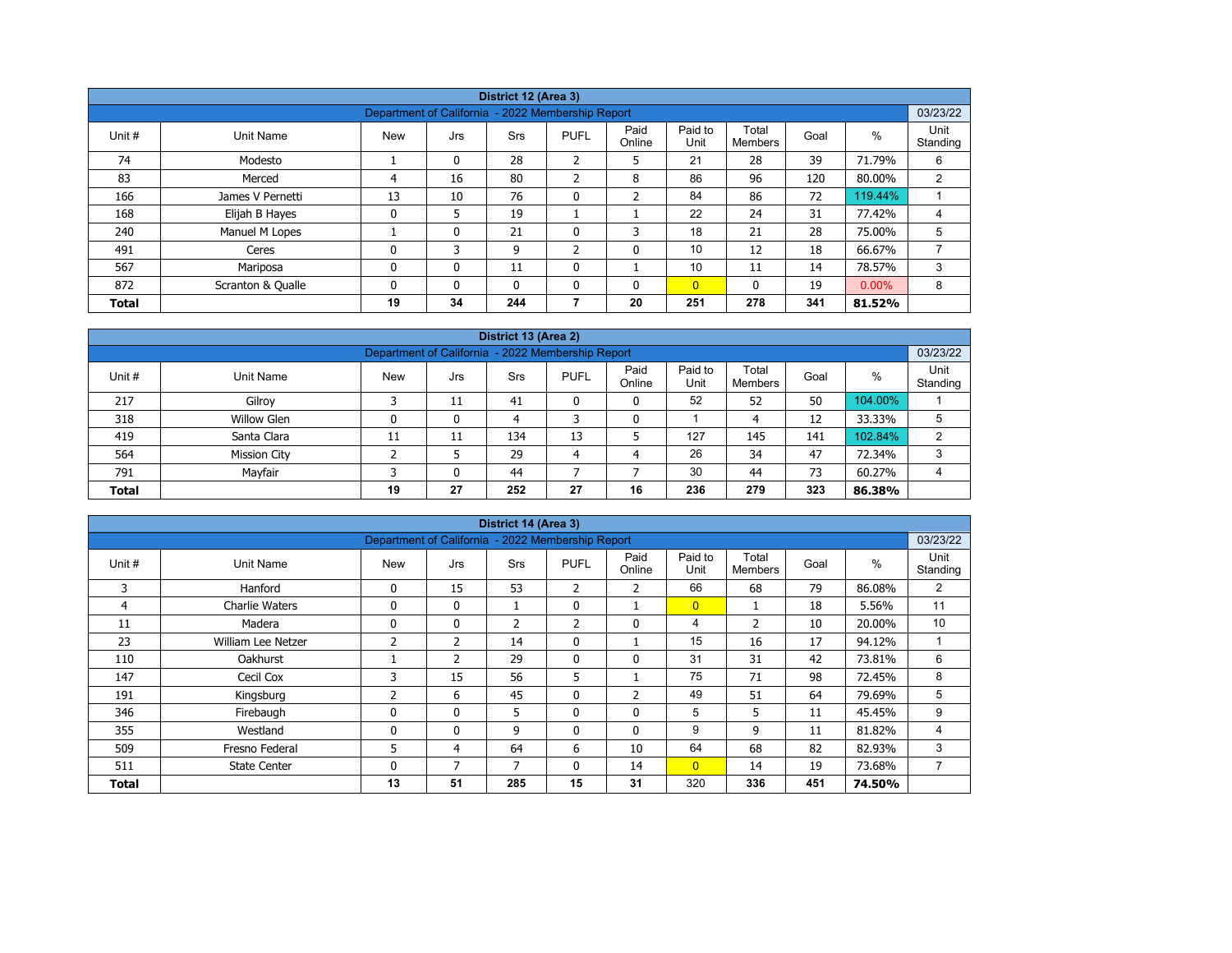|                                                                                                                                                                             |                   |                                                   |    | District 15 (Area 3) |                |                |     |     |     |         |          |  |  |
|-----------------------------------------------------------------------------------------------------------------------------------------------------------------------------|-------------------|---------------------------------------------------|----|----------------------|----------------|----------------|-----|-----|-----|---------|----------|--|--|
|                                                                                                                                                                             |                   | Department of California - 2022 Membership Report |    |                      |                |                |     |     |     |         | 03/23/22 |  |  |
| Paid<br>Paid to<br>Total<br>Unit<br>%<br>Unit #<br><b>PUFL</b><br>Goal<br>Unit Name<br><b>New</b><br><b>Srs</b><br>Jrs<br>Unit<br>Online<br><b>Members</b><br>Standing<br>⇁ |                   |                                                   |    |                      |                |                |     |     |     |         |          |  |  |
| 20                                                                                                                                                                          | Porterville       |                                                   | 10 | 47                   | $\overline{2}$ | 3              | 52  | 57  | 55  | 103.64% | 3        |  |  |
| 26                                                                                                                                                                          | Bakersfield       |                                                   |    | 75                   | 5              | 6              | 69  | 75  | 89  | 84.27%  | 5        |  |  |
| 94                                                                                                                                                                          | Exeter            | 0                                                 |    | 24                   | 6              | 10             | 9   | 25  | 32  | 78.13%  |          |  |  |
| 124                                                                                                                                                                         | Merle Reed        | 14                                                | 14 | 98                   | $\overline{2}$ | $\overline{4}$ | 106 | 112 | 102 | 109.80% | 2        |  |  |
| 213                                                                                                                                                                         | Leslie L Robinson | 0                                                 | 4  | 30                   | 0              |                | 33  | 34  | 34  | 100.00% | 4        |  |  |
| 221                                                                                                                                                                         | Tehachapi         | 12                                                | 4  | 43                   | 0              | 0              | 47  | 47  | 39  | 120.51% |          |  |  |
| 711                                                                                                                                                                         | Kern River Valley | 0                                                 | 0  | 13                   | 0              | 0              | 13  | 13  | 16  | 81.25%  | 6        |  |  |
| <b>Total</b>                                                                                                                                                                |                   | 34                                                | 33 | 330                  | 15             | 24             | 324 | 363 | 367 | 98.91%  |          |  |  |

| District 16 (Area 6)<br>Department of California - 2022 Membership Report |                           |             |              |     |                |                |                 |                         |      |         |                  |  |  |
|---------------------------------------------------------------------------|---------------------------|-------------|--------------|-----|----------------|----------------|-----------------|-------------------------|------|---------|------------------|--|--|
|                                                                           |                           |             |              |     |                |                |                 |                         |      |         | 03/23/22         |  |  |
| Unit #                                                                    | Unit Name                 | <b>New</b>  | Jrs          | Srs | <b>PUFL</b>    | Paid<br>Online | Paid to<br>Unit | Total<br><b>Members</b> | Goal | $\%$    | Unit<br>Standing |  |  |
| 48                                                                        | Oxnard                    | 0           | 10           | 59  | 3              | 3              | 63              | 69                      | 83   | 83.13%  | 12               |  |  |
| 49                                                                        | Santa Barbara             | $\mathbf 0$ | $\mathbf{0}$ | 3   | $\mathbf{0}$   | 3              | $\overline{0}$  | 3                       | 12   | 25.00%  | 14               |  |  |
| 50                                                                        | Paso Robles               |             | 1            | 18  | $\mathbf 0$    |                | 18              | 19                      | 19   | 100.00% | 5                |  |  |
| 56                                                                        | Corporal Marshal N Braden | 6           | 8            | 68  |                | 8              | 67              | 76                      | 90   | 84.44%  | 11               |  |  |
| 66                                                                        | San Luis Obispo           | 7           | 4            | 61  | $\mathbf{0}$   | 4              | 61              | 65                      | 65   | 100.00% | 5                |  |  |
| 125                                                                       | Vandenberg                | 0           | $\mathbf{0}$ | 33  | 2              | 3              | 28              | 33                      | 38   | 86.84%  | 10               |  |  |
| 136                                                                       | Arroyo Grande             | 8           | 1            | 82  | $\overline{2}$ | 7              | 74              | 83                      | 77   | 107.79% | 3                |  |  |
| 211                                                                       | William "Will" Proud      | 9           | 2            | 85  | 3              | 4              | 80              | 87                      | 94   | 92.55%  | 9                |  |  |
| 339                                                                       | Ventura                   | 0           | 9            | 24  |                |                | 31              | 33                      | 41   | 80.49%  | 13               |  |  |
| 432                                                                       | Cambria                   | 37          | 5            | 146 | $\overline{2}$ |                | 148             | 151                     | 128  | 117.97% | 2                |  |  |
| 482                                                                       | Walter "Ski" Gamulski     | 3           | 6            | 47  | $\mathbf{0}$   | $\Omega$       | 53              | 53                      | 54   | 98.15%  | $\overline{7}$   |  |  |
| 502                                                                       | Moorpark                  |             | 1            | 24  | $\mathbf{0}$   | 4              | 21              | 25                      | 26   | 96.15%  | 8                |  |  |
| 534                                                                       | Orcutt                    | 17          | $\mathbf{0}$ | 47  |                | 3              | 43              | 47                      | 36   | 130.56% |                  |  |  |
| 741                                                                       | Camarillo                 | 22          | 14           | 214 |                | 33             | 194             | 228                     | 225  | 101.33% | 4                |  |  |
| <b>Total</b>                                                              |                           | 111         | 61           | 911 | 16             | 75             | 881             | 972                     | 988  | 98.38%  |                  |  |  |

| District 17 (Area 4)                                                                                                                                     |                            |  |    |    |   |   |    |    |    |         |   |  |  |
|----------------------------------------------------------------------------------------------------------------------------------------------------------|----------------------------|--|----|----|---|---|----|----|----|---------|---|--|--|
| 03/23/22<br>Department of California - 2022 Membership Report                                                                                            |                            |  |    |    |   |   |    |    |    |         |   |  |  |
| Paid to<br>Paid<br>Unit<br>Total<br>%<br>Unit #<br><b>PUFL</b><br><b>New</b><br>Goal<br>Unit Name<br>Srs<br>Jrs<br>Unit<br>Standing<br>Online<br>Members |                            |  |    |    |   |   |    |    |    |         |   |  |  |
| 302                                                                                                                                                      | Allied                     |  | 8  | 47 |   | 0 | 55 | 55 | 52 | 105.77% | ີ |  |  |
| 309                                                                                                                                                      | Los Angeles Sheriff's Star |  |    | 30 |   |   | 32 | 33 | 31 | 106.45% |   |  |  |
| 628                                                                                                                                                      | Chinatown                  |  | 21 | 31 | 0 |   | 51 | 52 | 48 | 108.33% |   |  |  |
| 108<br>138<br>106.87%<br>32<br>140<br>131<br><b>Total</b><br>13<br>◠<br>0                                                                                |                            |  |    |    |   |   |    |    |    |         |   |  |  |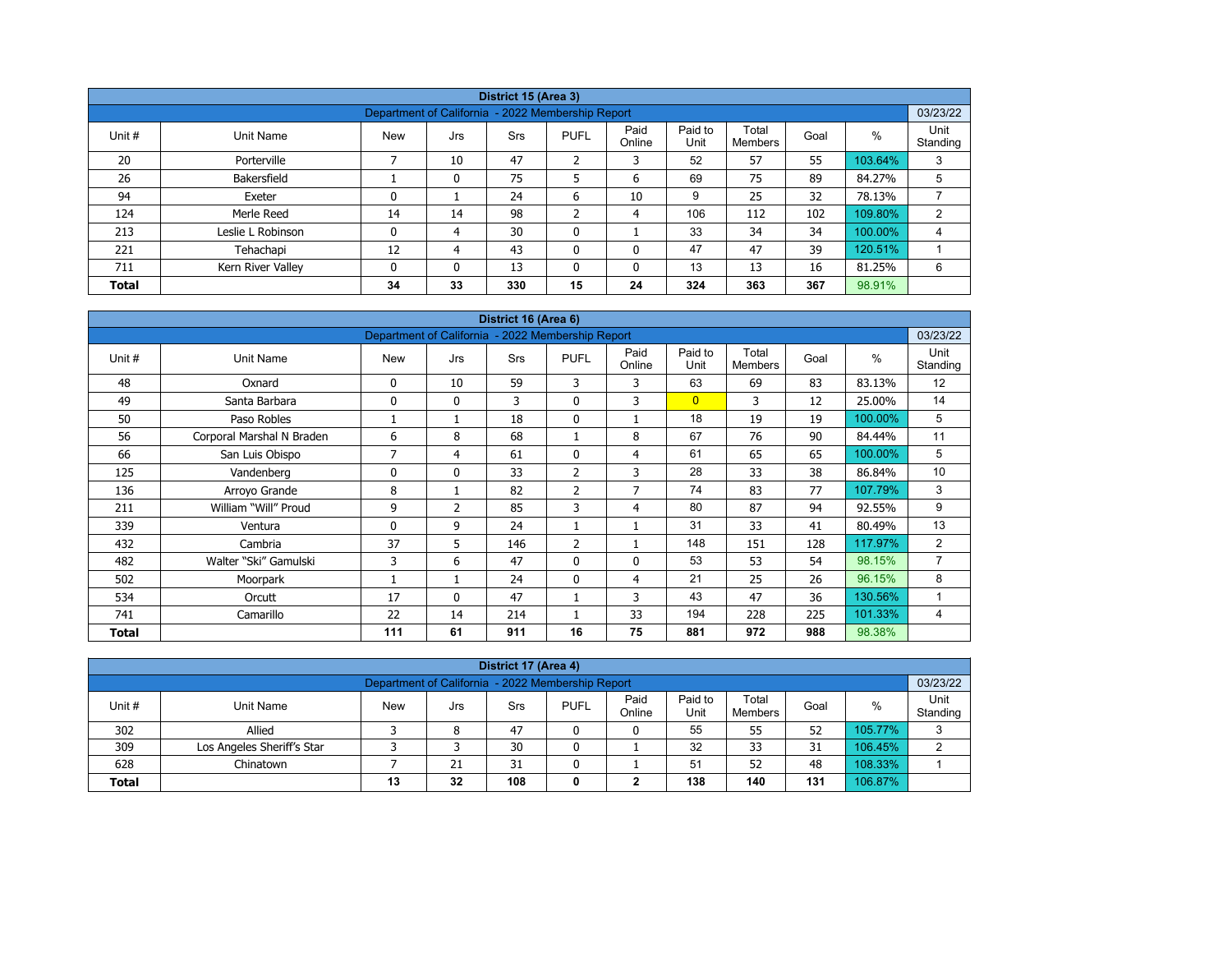|        |                       |                                                   |              | District 18 (Area 6) |                |                |                 |                         |      |               |                  |
|--------|-----------------------|---------------------------------------------------|--------------|----------------------|----------------|----------------|-----------------|-------------------------|------|---------------|------------------|
|        |                       | Department of California - 2022 Membership Report |              |                      |                |                |                 |                         |      |               | 03/23/22         |
| Unit # | Unit Name             | <b>New</b>                                        | Jrs          | <b>Srs</b>           | <b>PUFL</b>    | Paid<br>Online | Paid to<br>Unit | Total<br><b>Members</b> | Goal | $\frac{0}{0}$ | Unit<br>Standing |
| 13     | Pasadena              | 0                                                 | 14           | 32                   | 2              | 3              | 41              | 46                      | 53   | 86.79%        | 6                |
| 30     | Pomoma Charles P Rowe | 4                                                 | 3            | 34                   | 2              |                | 34              | 37                      | 60   | 61.67%        | 10               |
| 75     | La Puente             | 0                                                 | $\mathbf{0}$ | 7                    | 4              | 3              | $\overline{0}$  | 7                       | 34   | 20.59%        | 12               |
| 139    | Alhambra              | 3                                                 | 5            | 54                   | 5              | 6              | 48              | 59                      | 58   | 101.72%       | 3                |
| 180    | Canyon City           | 3                                                 | 6            | 47                   | $\overline{4}$ | 8              | 41              | 53                      | 45   | 117.78%       | 2                |
| 241    | Abraham Lincoln       | 6                                                 | $\mathbf{0}$ | 23                   | 2              | $\overline{2}$ | 19              | 23                      | 23   | 100.00%       | 4                |
| 261    | El Monte              | 0                                                 | 6            | 18                   | $\mathbf 0$    |                | 23              | 24                      | 44   | 54.55%        | 11               |
| 280    | East Pasadena         |                                                   |              | 44                   | 5              | 4              | 36              | 45                      | 58   | 77.59%        | 8                |
| 397    | Monterey Park         | 0                                                 | 3            | 14                   | $\mathbf{0}$   | 17             | $\overline{0}$  | 17                      | 14   | 121.43%       | 1                |
| 755    | Charter Cove          | 3                                                 | 13           | 75                   | $\overline{2}$ | 8              | 78              | 88                      | 119  | 73.95%        | 9                |
| 790    | West Covina           | 7                                                 | 5            | 51                   | $\overline{2}$ | 6              | 48              | 56                      | 57   | 98.25%        | 5                |
| 830    | Duarte                | 3                                                 | 37           | 85                   | 13             |                | 108             | 122                     | 141  | 86.52%        | 7                |
| Total  |                       | 30                                                | 93           | 484                  | 41             | 60             | 476             | 577                     | 706  | 81.73%        |                  |

| District 19 (Area 4) |                   |                                                   |                |     |                |                |                 |                         |      |         |                  |  |  |
|----------------------|-------------------|---------------------------------------------------|----------------|-----|----------------|----------------|-----------------|-------------------------|------|---------|------------------|--|--|
|                      |                   | Department of California - 2022 Membership Report |                |     |                |                |                 |                         |      |         | 03/23/22         |  |  |
| Unit #               | Unit Name         | <b>New</b>                                        | Jrs            | Srs | <b>PUFL</b>    | Paid<br>Online | Paid to<br>Unit | Total<br><b>Members</b> | Goal | $\%$    | Unit<br>Standing |  |  |
| 134                  | City of Paramount | 9                                                 | 0              | 11  |                |                | 9               | 11                      | 22   | 50.00%  | 13               |  |  |
| 170                  | Bert S Crossland  | $\Omega$                                          | 5              | 22  | 2              |                | 24              | 27                      | 26   | 103.85% | $\mathbf{1}$     |  |  |
| 184                  | South Bay         | 9                                                 | 4              | 94  | 5              | 25             | 68              | 98                      | 124  | 79.03%  | 8                |  |  |
| 270                  | Downey            | 0                                                 | $\mathbf{0}$   | 10  | $\overline{2}$ | $\Omega$       | 8               | 10                      | 12   | 83.33%  | 6                |  |  |
| 272                  | Montebello        | 12                                                | $\mathbf{0}$   | 94  | $\overline{2}$ | 11             | 81              | 94                      | 94   | 100.00% | $\overline{2}$   |  |  |
| 314                  | Hawthorne         | 0                                                 | 5              | 59  | 14             | 6              | 44              | 64                      | 81   | 79.01%  | 9                |  |  |
| 341                  | Leland A Cupp     | 4                                                 | 3              | 44  | $\mathbf{0}$   | 6              | 41              | 47                      | 53   | 88.68%  | 4                |  |  |
| 352                  | Gilbert W Lindsay | 0                                                 | $\mathbf{0}$   | 3   | 1              | $\overline{2}$ | $\overline{0}$  | 3                       | 10   | 30.00%  | 14               |  |  |
| 359                  | <b>Norwalk</b>    | 11                                                | 13             | 107 | 5              | 6              | 109             | 120                     | 147  | 81.63%  | $\overline{7}$   |  |  |
| 411                  | Rivera            | 6                                                 | 3              | 37  |                | 5              | 34              | 40                      | 51   | 78.43%  | 11               |  |  |
| 465                  | Clyde F Hager     |                                                   | 4              | 7   | $\mathbf{1}$   | 0              | 10              | 11                      | 14   | 78.57%  | 10               |  |  |
| 496                  | Lakewood          | 19                                                | 14             | 237 | 7              | 8              | 236             | 251                     | 288  | 87.15%  | 5                |  |  |
| 723                  | Hollydale         |                                                   |                | 20  | $\mathbf{1}$   | 3              | 17              | 21                      | 21   | 100.00% | $\overline{2}$   |  |  |
| 833                  | Lincoln Village   | $\Omega$                                          | $\overline{2}$ | 21  |                | 19             | 3               | 23                      | 36   | 63.89%  | 12               |  |  |
| Total                |                   | 72                                                | 54             | 766 | 43             | 93             | 684             | 820                     | 979  | 83.76%  |                  |  |  |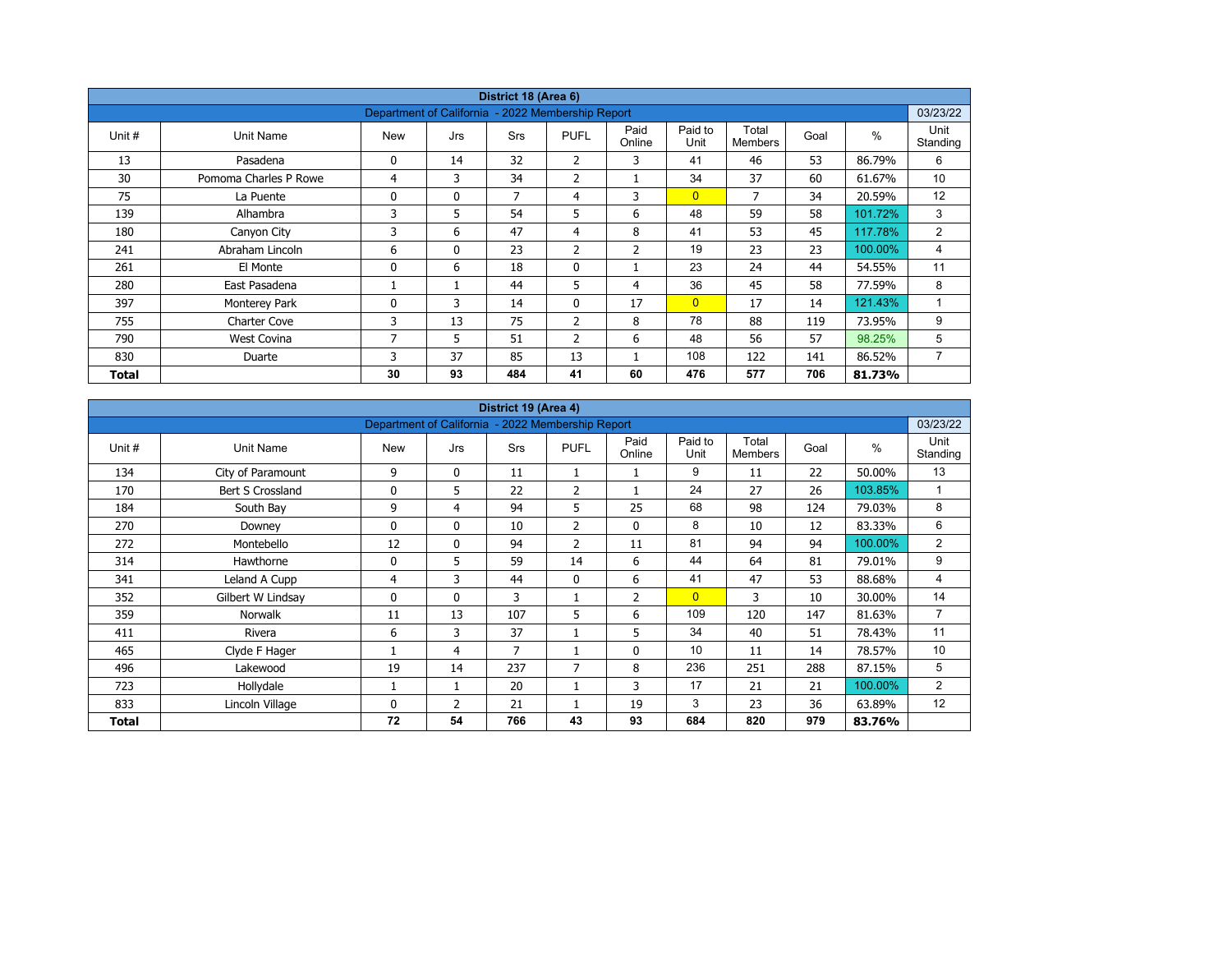| District 20 (Area 6) |                                                               |            |               |     |             |                |                 |                  |      |         |                  |  |  |  |  |
|----------------------|---------------------------------------------------------------|------------|---------------|-----|-------------|----------------|-----------------|------------------|------|---------|------------------|--|--|--|--|
|                      | 03/23/22<br>Department of California - 2022 Membership Report |            |               |     |             |                |                 |                  |      |         |                  |  |  |  |  |
| Unit #               | Unit Name                                                     | <b>New</b> | Jrs           | Srs | <b>PUFL</b> | Paid<br>Online | Paid to<br>Unit | Total<br>Members | Goal | $\%$    | Unit<br>Standing |  |  |  |  |
| 176                  | San Fernando                                                  | 0          | 2             | 58  |             | 6              | 47              | 60               | 61   | 98.36%  | 3                |  |  |  |  |
| 311                  | Antelope Valley                                               |            | 11            | 71  | 8           | 8              | 66              | 82               | 104  | 78.85%  | 6                |  |  |  |  |
| 348                  | Palmdale                                                      |            | 0             | 36  | 5           | ำ<br>∠         | 29              | 36               | 44   | 81.82%  | 4                |  |  |  |  |
| 377                  | Sunland-Tujunga                                               | 12         | $\mathcal{P}$ | 46  |             | 5              | 42              | 48               | 35   | 137.14% |                  |  |  |  |  |
| 507                  | Newhall-Saugus                                                | 0          |               | 51  |             | 10             | 42              | 53               | 66   | 80.30%  | 5                |  |  |  |  |
| 520                  | Sun Valley                                                    | 3          | 3             | 31  |             | 5              | 28              | 34               | 51   | 66.67%  |                  |  |  |  |  |
| 817                  | Panorama City                                                 | 6          | $\Omega$      | 43  | 0           |                | 42              | 43               | 42   | 102.38% | 2                |  |  |  |  |
| <b>Total</b>         |                                                               | 24         | 20            | 336 | 23          | 37             | 296             | 356              | 403  | 88.34%  |                  |  |  |  |  |

| District 21 (Area 5) |                          |                                                   |                |            |                |                |                 |                         |      |               |                  |  |  |
|----------------------|--------------------------|---------------------------------------------------|----------------|------------|----------------|----------------|-----------------|-------------------------|------|---------------|------------------|--|--|
|                      |                          | Department of California - 2022 Membership Report |                |            |                |                |                 |                         |      |               | 03/23/22         |  |  |
| Unit #               | <b>Unit Name</b>         | <b>New</b>                                        | Jrs            | <b>Srs</b> | <b>PUFL</b>    | Paid<br>Online | Paid to<br>Unit | Total<br><b>Members</b> | Goal | $\frac{0}{0}$ | Unit<br>Standing |  |  |
| 53                   | Harold W Hyland          | 11                                                | 6              | 73         | 8              | 7              | 64              | 79                      | 89   | 88.76%        | 10               |  |  |
| 79                   | Riverside                | 10                                                | 7              | 63         | 2              | 12             | 56              | 70                      | 100  | 70.00%        | 15               |  |  |
| 200                  | Lynn Mort                | 19                                                |                | 72         | 4              | 9              | 60              | 73                      | 74   | 98.65%        | 5                |  |  |
| 289                  | Carl R Meairs            | 17                                                | 10             | 119        | $\overline{2}$ | 16             | 111             | 129                     | 149  | 86.58%        | 11               |  |  |
| 328                  | Norco                    | 29                                                | 8              | 182        | 1              | 28             | 161             | 190                     | 200  | 95.00%        | 9                |  |  |
| 428                  | San Gorgonio Pass        | 9                                                 | $\mathbf{0}$   | 26         | 1              | 3              | 22              | 26                      | 16   | 162.50%       | 1                |  |  |
| 500                  | Mira Loma                | 3                                                 | $\overline{2}$ | 39         | 3              | 3              | 35              | 41                      | 56   | 73.21%        | 14               |  |  |
| 519                  | Owen Coffman             | 39                                                | 54             | 269        | 5              | 32             | 286             | 323                     | 327  | 98.78%        | 4                |  |  |
| 574                  | <b>Morrison Memorial</b> | 4                                                 | $\mathbf{1}$   | 49         | $\mathbf 0$    | 11             | 39              | 50                      | 51   | 98.04%        | $\overline{7}$   |  |  |
| 595                  | Perris                   | 9                                                 | 3              | 49         | 5              | 7              | 40              | 52                      | 54   | 96.30%        | 8                |  |  |
| 739                  | <b>Herman Granados</b>   | 13                                                | 4              | 60         | 4              | 6              | 54              | 64                      | 64   | 100.00%       | 3                |  |  |
| 742                  | Joe Dominguez            | 6                                                 | 4              | 67         | $\mathbf 0$    | 30             | 41              | 71                      | 72   | 98.61%        | 6                |  |  |
| 800                  | Idyllwild                | 4                                                 | 3              | 93         | $\mathbf{1}$   | 8              | 87              | 96                      | 117  | 82.05%        | 12               |  |  |
| 848                  | San Jacinto              | $\overline{7}$                                    | 5              | 72         | $\mathbf 0$    | 6              | 71              | 77                      | 98   | 78.57%        | 13               |  |  |
| 852                  | Temecula-Murrieta Valley | 2                                                 | 2              | 14         | 0              | 2              | 14              | 16                      | 10   | 160.00%       | $\overline{2}$   |  |  |
| 951                  | Fellowship               | $\Omega$                                          | $\mathbf{0}$   | 3          | $\mathbf{0}$   | 3              | $\overline{0}$  | 3                       | 17   | 17.65%        | 16               |  |  |
| Total                |                          | 182                                               | 110            | 1250       | 36             | 183            | 1141            | 1360                    | 1494 | 91.03%        |                  |  |  |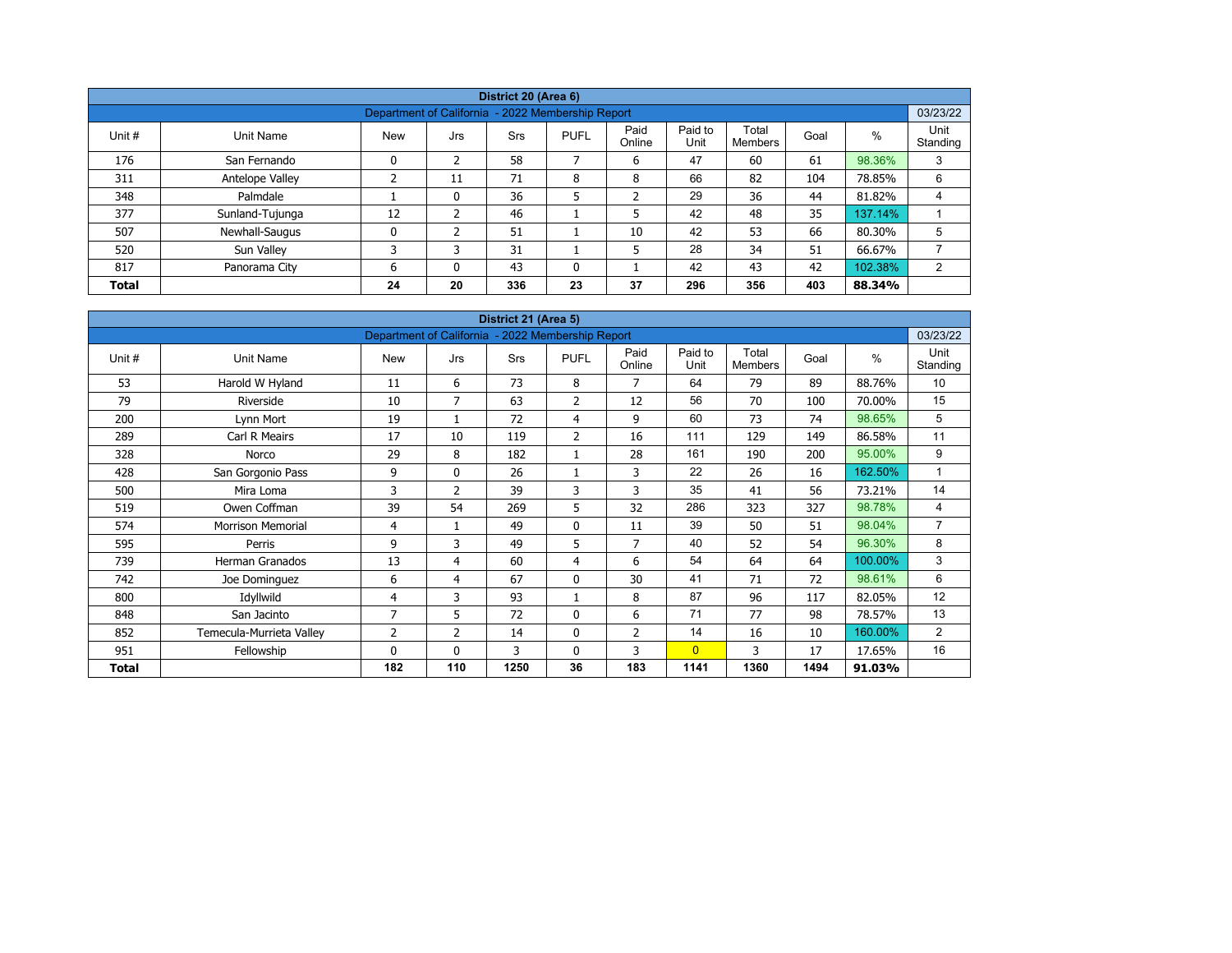| District 22 (Area 5) |                          |                                                   |                |             |                |                |                 |                         |      |          |                  |  |  |
|----------------------|--------------------------|---------------------------------------------------|----------------|-------------|----------------|----------------|-----------------|-------------------------|------|----------|------------------|--|--|
|                      |                          | Department of California - 2022 Membership Report |                |             |                |                |                 |                         |      |          | 03/23/22         |  |  |
| Unit#                | <b>Unit Name</b>         | <b>New</b>                                        | Jrs            | Srs         | <b>PUFL</b>    | Paid<br>Online | Paid to<br>Unit | Total<br><b>Members</b> | Goal | $\%$     | Unit<br>Standing |  |  |
| 146                  | Oceanside                | 0                                                 | 3              | 19          | $\mathbf{1}$   | 2              | 19              | 22                      | 21   | 104.76%  | 2                |  |  |
| 149                  | JB Clark                 | $\overline{7}$                                    | $\mathbf{1}$   | 79          | 8              | 17             | 55              | 80                      | 97   | 82.47%   | 11               |  |  |
| 201                  | Dewitt C Mitchell        | 0                                                 | $\mathbf{0}$   | 18          | $\mathbf{0}$   | $\overline{2}$ | 16              | 18                      | 15   | 120.00%  | $\mathbf{1}$     |  |  |
| 255                  | Larry E Bennett          | $\overline{7}$                                    | 29             | 127         | 15             | 10             | 131             | 156                     | 169  | 92.31%   | 6                |  |  |
| 258                  | Alpine                   | 1                                                 | 5              | 34          | 3              | 5              | 31              | 39                      | 52   | 75.00%   | 15               |  |  |
| 282                  | La Mesa                  | 4                                                 | $\overline{2}$ | 89          | 17             | 3              | 71              | 91                      | 111  | 81.98%   | 12               |  |  |
| 303                  | El Cajon                 | 0                                                 | 0              | 9           | $\mathbf 0$    | $\overline{2}$ | $\overline{7}$  | 9                       | 14   | 64.29%   | 16               |  |  |
| 310                  | Dennis T Williams        | 7                                                 | 6              | 110         | 9              | 13             | 94              | 116                     | 123  | 94.31%   | $\overline{4}$   |  |  |
| 364                  | Santee                   | 0                                                 | 0              | 14          | $\mathbf 0$    | 14             | $\overline{0}$  | 14                      | 21   | 66.67%   | 16               |  |  |
| 365                  | Alvin Myo Dunn           | 1                                                 | $\overline{2}$ | 66          | 3              | 12             | 53              | 68                      | 79   | 86.08%   | 10               |  |  |
| 416                  | San Dieguito             | 0                                                 | $\Omega$       | 23          | 8              | 15             | $\overline{0}$  | 23                      | 29   | 79.31%   | 14               |  |  |
| 434                  | Chula Vista              | 5                                                 | $\mathbf{1}$   | 107         | 15             | 12             | 81              | 108                     | 197  | 54.82%   | 18               |  |  |
| 460                  | Albert J Hickman         | 0                                                 | 6              | 101         | 8              | 8              | 91              | 107                     | 118  | 90.68%   | 8                |  |  |
| 468                  | Lincoln Deming           | 13                                                | 10             | 112         | 6              | 21             | 95              | 122                     | 131  | 93.13%   | 5                |  |  |
| 552                  | Pacific Beach            | 6                                                 | 3              | 54          | 3              | $\overline{2}$ | 52              | 57                      | 56   | 101.79%  | 3                |  |  |
| 619                  | Sgt Allan K Walker, USMC | 0                                                 | 0              | $\mathbf 0$ | $\mathbf 0$    | 0              | $\overline{0}$  | 0                       | 17   | $0.00\%$ | 19               |  |  |
| 731                  | Larry E Holmberg         | 0                                                 | 2              | 15          | $\overline{2}$ | $\mathbf{1}$   | 14              | 17                      | 21   | 80.95%   | 13               |  |  |
| 820                  | Imperial Beach           | 8                                                 | 3              | 86          | 5              | 7              | 77              | 89                      | 102  | 87.25%   | 9                |  |  |
| 853                  | <b>Borrego Springs</b>   | 12                                                | 1              | 118         | 8              | 10             | 101             | 119                     | 130  | 91.54%   | $\overline{7}$   |  |  |
| <b>Total</b>         |                          | 71                                                | 74             | 1181        | 111            | 156            | 988             | 1255                    | 1503 | 83.50%   |                  |  |  |

| District 23 (Area 4)                                                       |                                                               |            |     |            |             |                |                 |                  |      |         |                  |  |  |  |
|----------------------------------------------------------------------------|---------------------------------------------------------------|------------|-----|------------|-------------|----------------|-----------------|------------------|------|---------|------------------|--|--|--|
|                                                                            | 03/23/22<br>Department of California - 2022 Membership Report |            |     |            |             |                |                 |                  |      |         |                  |  |  |  |
| Unit #                                                                     | Unit Name                                                     | <b>New</b> | Jrs | <b>Srs</b> | <b>PUFL</b> | Paid<br>Online | Paid to<br>Unit | Total<br>Members | Goal | %       | Unit<br>Standing |  |  |  |
| 228                                                                        | Benj J Bowie                                                  |            | 19  | 34         |             |                | 50              | 53               | 53   | 100.00% | 3                |  |  |  |
| 252                                                                        | Jackie Robinson                                               | ь          | 28  | 191        |             | 14             | 200             | 219              | 265  | 82.64%  | 5                |  |  |  |
| 578                                                                        | Chappie James                                                 |            |     | 80         |             | 4              | 79              | 85               | 81   | 104.94% | 2                |  |  |  |
| 639                                                                        | Dorie Miller                                                  |            | 23  | 43         | ∍           |                | 64              | 66               | 61   | 108.20% |                  |  |  |  |
| 12<br>12<br>13<br>86.67%<br>784<br>15<br>Sammy Davis Jr                    |                                                               |            |     |            |             |                |                 |                  |      |         |                  |  |  |  |
| 76<br>475<br>360<br>11<br>20<br>405<br>436<br>15<br>91.79%<br><b>Total</b> |                                                               |            |     |            |             |                |                 |                  |      |         |                  |  |  |  |

| District 24 (Area 6)                                                                                                                                     |                                                               |    |    |     |    |    |     |     |     |         |   |  |  |  |
|----------------------------------------------------------------------------------------------------------------------------------------------------------|---------------------------------------------------------------|----|----|-----|----|----|-----|-----|-----|---------|---|--|--|--|
|                                                                                                                                                          | 03/23/22<br>Department of California - 2022 Membership Report |    |    |     |    |    |     |     |     |         |   |  |  |  |
| Paid to<br>Unit<br>Paid<br>Total<br>Unit #<br><b>PUFL</b><br>%<br>Goal<br>Unit Name<br>Srs<br><b>New</b><br>Jrs<br>Standing<br>Online<br>Unit<br>Members |                                                               |    |    |     |    |    |     |     |     |         |   |  |  |  |
| 43                                                                                                                                                       | Hollywood                                                     | 21 |    | 115 |    | 30 | 88  | 119 | 104 | 114.42% | ာ |  |  |  |
| 46                                                                                                                                                       | Community                                                     |    |    | 55  | a  |    | 47  | 60  | 41  | 146.34% |   |  |  |  |
| 283                                                                                                                                                      | Palisades                                                     |    | 29 | 153 | 13 | ь  | 163 | 182 | 189 | 96.30%  | ာ |  |  |  |
| 38<br>298<br>108.08%<br>323<br>23<br>40<br>361<br>334<br>36<br><b>Total</b>                                                                              |                                                               |    |    |     |    |    |     |     |     |         |   |  |  |  |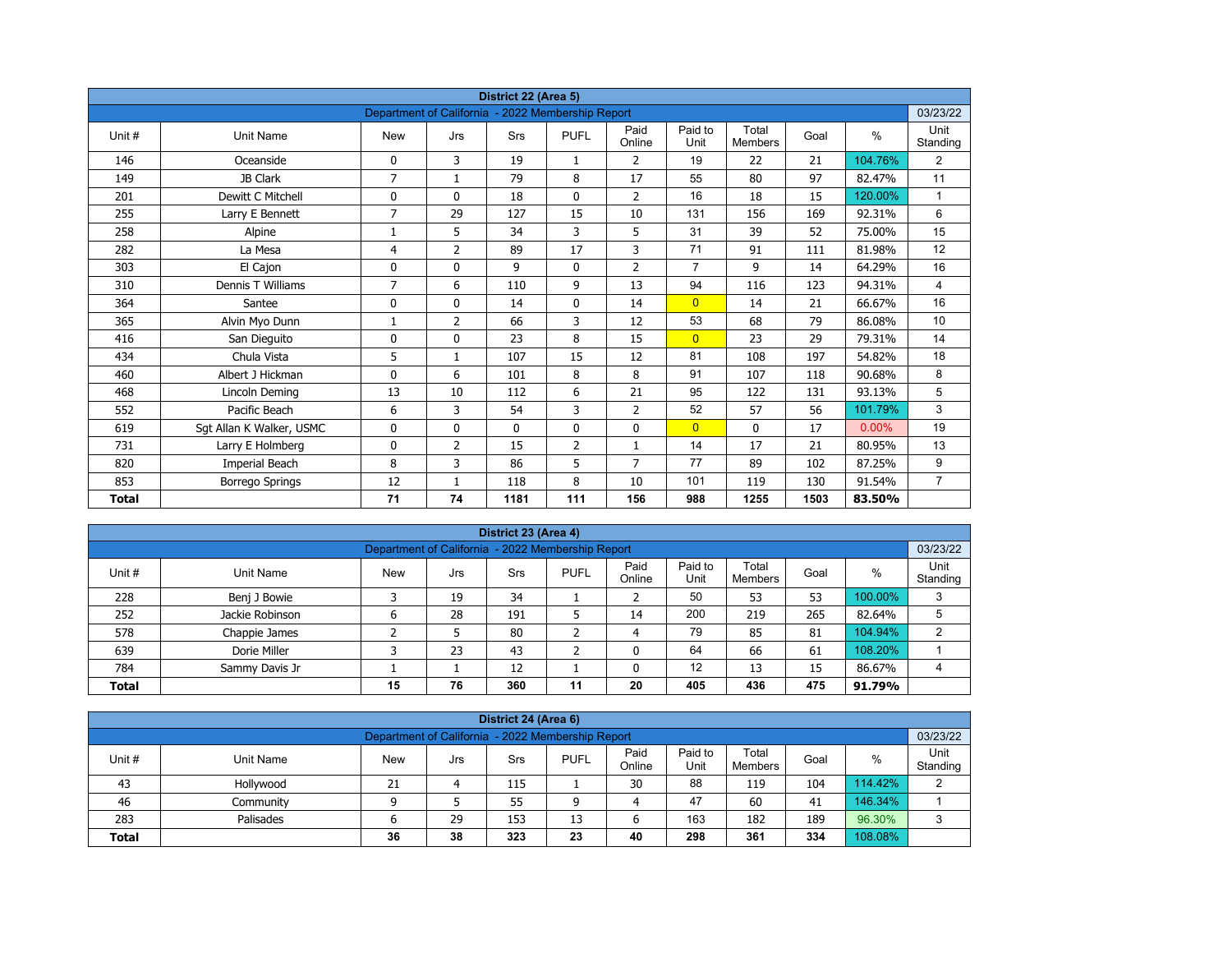| District 25 (Area 5)<br>Department of California - 2022 Membership Report |                                 |                |                |            |                |                |                 |                         |      |         |                  |  |  |
|---------------------------------------------------------------------------|---------------------------------|----------------|----------------|------------|----------------|----------------|-----------------|-------------------------|------|---------|------------------|--|--|
|                                                                           |                                 |                |                |            |                |                |                 |                         |      |         | 03/23/22         |  |  |
| Unit #                                                                    | Unit Name                       | <b>New</b>     | Jrs            | <b>Srs</b> | <b>PUFL</b>    | Paid<br>Online | Paid to<br>Unit | Total<br><b>Members</b> | Goal | $\%$    | Unit<br>Standing |  |  |
| 14                                                                        | San Bernardino                  | $\mathbf{1}$   | 4              | 39         | $\overline{2}$ | $\overline{2}$ | 39              | 43                      | 42   | 102.38% | $\overline{2}$   |  |  |
| 106                                                                       | Redlands                        | 13             | 6              | 156        | 5              | 22             | 135             | 162                     | 176  | 92.05%  | $\overline{7}$   |  |  |
| 112                                                                       | Ontario                         | 8              | $\Omega$       | 64         | $\mathbf{0}$   | $\overline{4}$ | 60              | 64                      | 69   | 92.75%  | 5                |  |  |
| 155                                                                       | Colton                          | 4              | 13             | 51         | $\overline{2}$ | 5              | 57              | 64                      | 73   | 87.67%  | 11               |  |  |
| 229                                                                       | Leo Collins                     | 3              | 3              | 33         | $\mathbf{1}$   | $\overline{4}$ | 31              | 36                      | 56   | 64.29%  | 16               |  |  |
| 256                                                                       | <b>Apple Valley</b>             | 2              | $\mathbf{1}$   | 29         | $\mathbf{0}$   | $\mathbf{0}$   | 30              | 30                      | 31   | 96.77%  | 3                |  |  |
| 262                                                                       | Fontana                         | 9              | 12             | 78         | $\mathbf{1}$   | 10             | 79              | 90                      | 84   | 107.14% | $\mathbf{1}$     |  |  |
| 299                                                                       | Chino                           | 13             | $\overline{2}$ | 137        | $\overline{7}$ | 14             | 118             | 139                     | 160  | 86.88%  | 12               |  |  |
| 324                                                                       | <b>Richard Arnold Griffith</b>  | 5              | 9              | 42         | 5              | 5              | 41              | 51                      | 53   | 96.23%  | 4                |  |  |
| 421                                                                       | Highland                        | 26             | 25             | 217        | 4              | 22             | 216             | 242                     | 264  | 91.67%  | 9                |  |  |
| 422                                                                       | Robert Allen Romo               | 12             | 13             | 101        | $\mathbf{0}$   | 13             | 101             | 114                     | 124  | 91.94%  | 8                |  |  |
| 426                                                                       | Yucaipa Valley                  | $\overline{2}$ | 0              | 22         | $\mathbf{1}$   | $\mathbf{1}$   | 20              | 22                      | 36   | 61.11%  | 18               |  |  |
| 466                                                                       | Paul F Diekmann                 | $\overline{7}$ | $\mathbf{1}$   | 113        | $\mathbf{1}$   | $\overline{7}$ | 106             | 114                     | 150  | 76.00%  | 15               |  |  |
| 497                                                                       | Bloomington                     | 3              | 0              | 25         | $\mathbf{1}$   | $\mathbf 0$    | 24              | 25                      | 30   | 83.33%  | 13               |  |  |
| 584                                                                       | Big Bear Lake/ Sgt Mjr Al Woody | 6              | $\mathbf{0}$   | 77         | 5              | 10             | 62              | 77                      | 97   | 79.38%  | 14               |  |  |
| 650                                                                       | Philip Marmolejo                | 10             | 10             | 77         | $\mathbf{1}$   | 0              | 86              | 87                      | 94   | 92.55%  | 6                |  |  |
| 710                                                                       | <b>Guy Wynton Morris</b>        | 8              | $\overline{7}$ | 28         | $\mathbf{0}$   | 5              | 30              | 35                      | 88   | 39.77%  | 19               |  |  |
| 751                                                                       | Newberry                        | 3              | $\overline{2}$ | 47         | 3              | 3              | 43              | 49                      | 77   | 63.64%  | 17               |  |  |
| 777                                                                       | Richard O Reed                  | 6              | 19             | 113        | 9              | 3              | 120             | 132                     | 148  | 89.19%  | 10               |  |  |
| 835                                                                       | Rancho Cucamonga                | $\overline{2}$ | $\mathbf{0}$   | 24         | 0              | 3              | 21              | 24                      | 14   | 171.43% | $\mathbf{1}$     |  |  |
| <b>Total</b>                                                              |                                 | 143            | 127            | 1473       | 48             | 133            | 1419            | 1600                    | 1866 | 85.74%  |                  |  |  |

| District 26 (Area 2) |                                                               |            |     |            |                             |                |                 |                  |      |         |                  |  |  |  |  |
|----------------------|---------------------------------------------------------------|------------|-----|------------|-----------------------------|----------------|-----------------|------------------|------|---------|------------------|--|--|--|--|
|                      | 03/23/22<br>Department of California - 2022 Membership Report |            |     |            |                             |                |                 |                  |      |         |                  |  |  |  |  |
| Unit #               | Unit Name                                                     | <b>New</b> | Jrs | <b>Srs</b> | <b>PUFL</b>                 | Paid<br>Online | Paid to<br>Unit | Total<br>Members | Goal | $\%$    | Unit<br>Standing |  |  |  |  |
| 82                   | San Mateo                                                     | 16         |     | 75         | $\mathbf{\overline{}}$<br>∠ | 5              | 69              | 76               | 87   | 87.36%  | 4                |  |  |  |  |
| 105                  | Redwood City                                                  |            | 4   | 28         | 0                           | $\mathbf{0}$   | 32              | 32               | 25   | 128.00% |                  |  |  |  |  |
| 238                  | Pacifica                                                      | 0          |     | 8          | h                           |                | 5               | 8                | 33   | 24.24%  | 6                |  |  |  |  |
| 472                  | George Tadlock- E Unit                                        |            |     | 34         |                             | 21             | 13              | 39               | 37   | 105.41% | 2                |  |  |  |  |
| 474                  | Coastside                                                     | 6          |     | 89         | ົາ<br>∠                     | 12             | 75              | 89               | 94   | 94.68%  | 3                |  |  |  |  |
| 585                  | Lloyd J Tobey                                                 |            |     | 69         |                             | 4              | 64              | 69               | 80   | 86.25%  | 5                |  |  |  |  |
| <b>Total</b>         |                                                               | 36         | 10  | 303        | 12                          | 43             | 258             | 313              | 356  | 87.92%  |                  |  |  |  |  |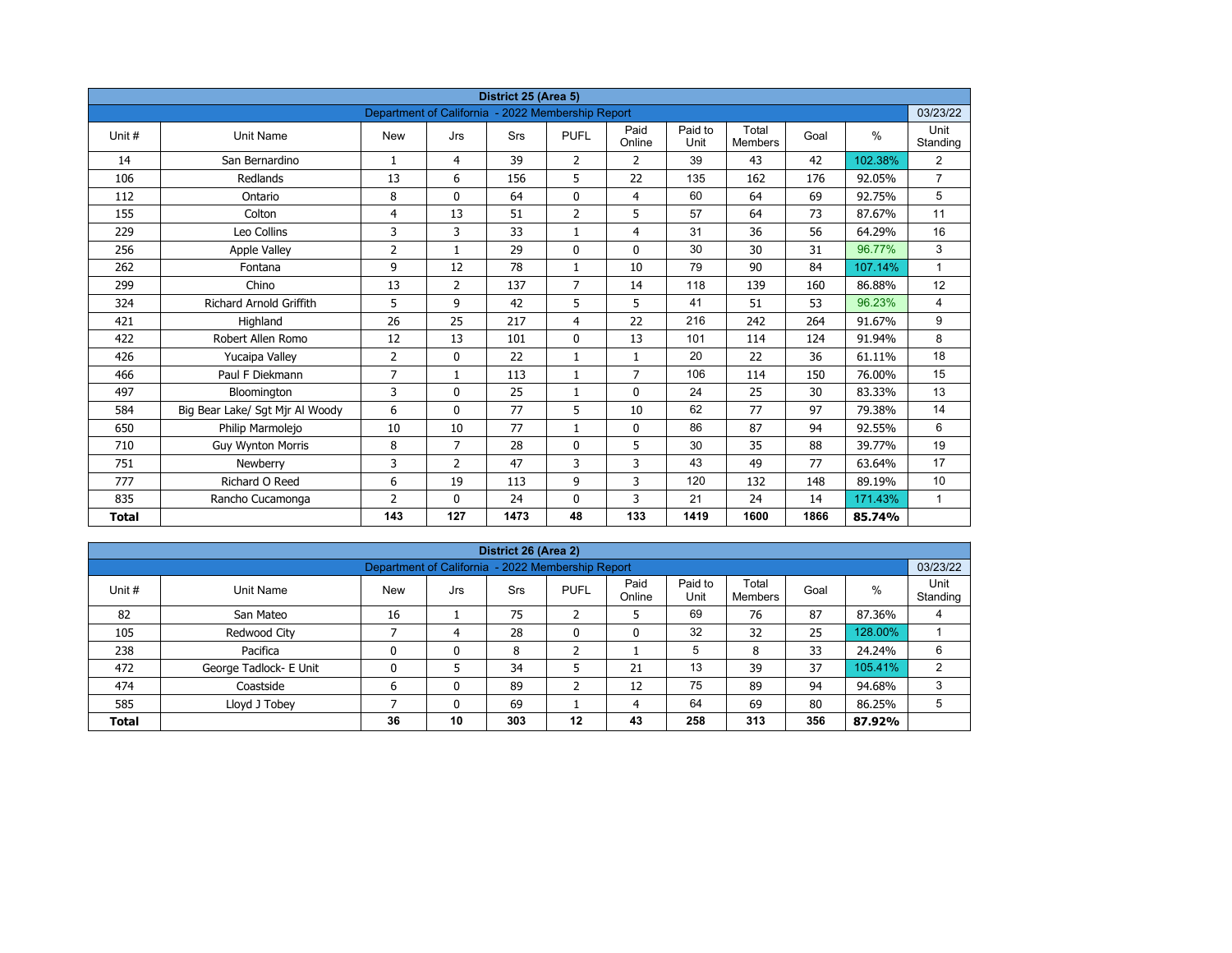| District 27 (Area 3)                                                                                                                                    |                   |  |   |     |   |    |     |     |     |         |   |  |  |  |
|---------------------------------------------------------------------------------------------------------------------------------------------------------|-------------------|--|---|-----|---|----|-----|-----|-----|---------|---|--|--|--|
| Department of California - 2022 Membership Report                                                                                                       |                   |  |   |     |   |    |     |     |     |         |   |  |  |  |
| Paid<br>Paid to<br>Total<br>%<br>Unit #<br><b>New</b><br><b>PUFL</b><br>Unit Name<br>Srs<br>Goal<br>Jrs<br>Unit<br>Online<br>Standing<br><b>Members</b> |                   |  |   |     |   |    |     |     |     |         |   |  |  |  |
| 118                                                                                                                                                     | Inyo              |  | 4 | 68  |   |    | 68  | 72  | 74  | 97.30%  | C |  |  |  |
| 457                                                                                                                                                     | Glacier           |  | 0 | 27  |   |    | 22  | 27  | 31  | 87.10%  | 3 |  |  |  |
| 476                                                                                                                                                     | Harry V Bailey Sr |  | 6 | 80  |   | 10 | 76  | 86  | 81  | 106.17% |   |  |  |  |
| 684                                                                                                                                                     | John M Armitage   |  | 8 | 122 | Δ | 13 | 113 | 130 | 158 | 82.28%  | 4 |  |  |  |
| 18<br>344<br>278<br>28<br>315<br><b>Total</b><br>18<br>297<br>91.57%<br>9                                                                               |                   |  |   |     |   |    |     |     |     |         |   |  |  |  |

| District 28 (Area 2) |                         |                                                   |               |            |              |                          |                 |                         |      |         |                  |  |  |  |
|----------------------|-------------------------|---------------------------------------------------|---------------|------------|--------------|--------------------------|-----------------|-------------------------|------|---------|------------------|--|--|--|
|                      |                         | Department of California - 2022 Membership Report |               |            |              |                          |                 |                         |      |         | 03/23/22         |  |  |  |
| Unit #               | Unit Name               | <b>New</b>                                        | Jrs           | <b>Srs</b> | <b>PUFL</b>  | Paid<br>Online           | Paid to<br>Unit | Total<br><b>Members</b> | Goal | %       | Unit<br>Standing |  |  |  |
| 31                   | <b>Salinas</b>          | 0                                                 | $\mathbf{0}$  | 93         | 8            | 21                       | 64              | 93                      | 158  | 58.86%  | 9                |  |  |  |
| 41                   | Monterey Peninsula      | 6                                                 | $\mathcal{P}$ | 30         | $\mathbf{0}$ |                          | 31              | 32                      | 30   | 106.67% |                  |  |  |  |
| 69                   | San Benito              | 0                                                 | 6             | 21         | 0            | 20                       | $\overline{7}$  | 27                      | 32   | 84.38%  | $\overline{ }$   |  |  |  |
| 81                   | Gonzales                | 3                                                 | 3             | 43         |              | 4                        | 41              | 46                      | 48   | 95.83%  | 3                |  |  |  |
| 121                  | Edward H Lorenson       | 0                                                 | $\mathbf{0}$  |            | 0            |                          | $\overline{0}$  |                         | 25   | 4.00%   | 10               |  |  |  |
| 512                  | Carmel                  | 6                                                 | 2             | 37         | $\mathbf{0}$ | 10                       | 29              | 39                      | 46   | 84.78%  | 6                |  |  |  |
| 589                  | Cecil M Anderson        | 0                                                 | 2             | 31         |              | $\overline{\phantom{a}}$ | 25              | 33                      | 38   | 86.84%  | 5                |  |  |  |
| 591                  | Seaside                 | 4                                                 | 7             | 76         | 3            | 5                        | 75              | 83                      | 103  | 80.58%  | 8                |  |  |  |
| 593                  | Prunedale               | 10                                                | 10            | 122        | 8            | 17                       | 107             | 132                     | 139  | 94.96%  | 4                |  |  |  |
| 694                  | <b>Monterey Cypress</b> | 3                                                 | 14            | 154        | 4            | 18                       | 146             | 168                     | 166  | 101.20% | 2                |  |  |  |
| <b>Total</b>         |                         | 32                                                | 46            | 608        | 25           | 104                      | 525             | 654                     | 785  | 83.31%  |                  |  |  |  |